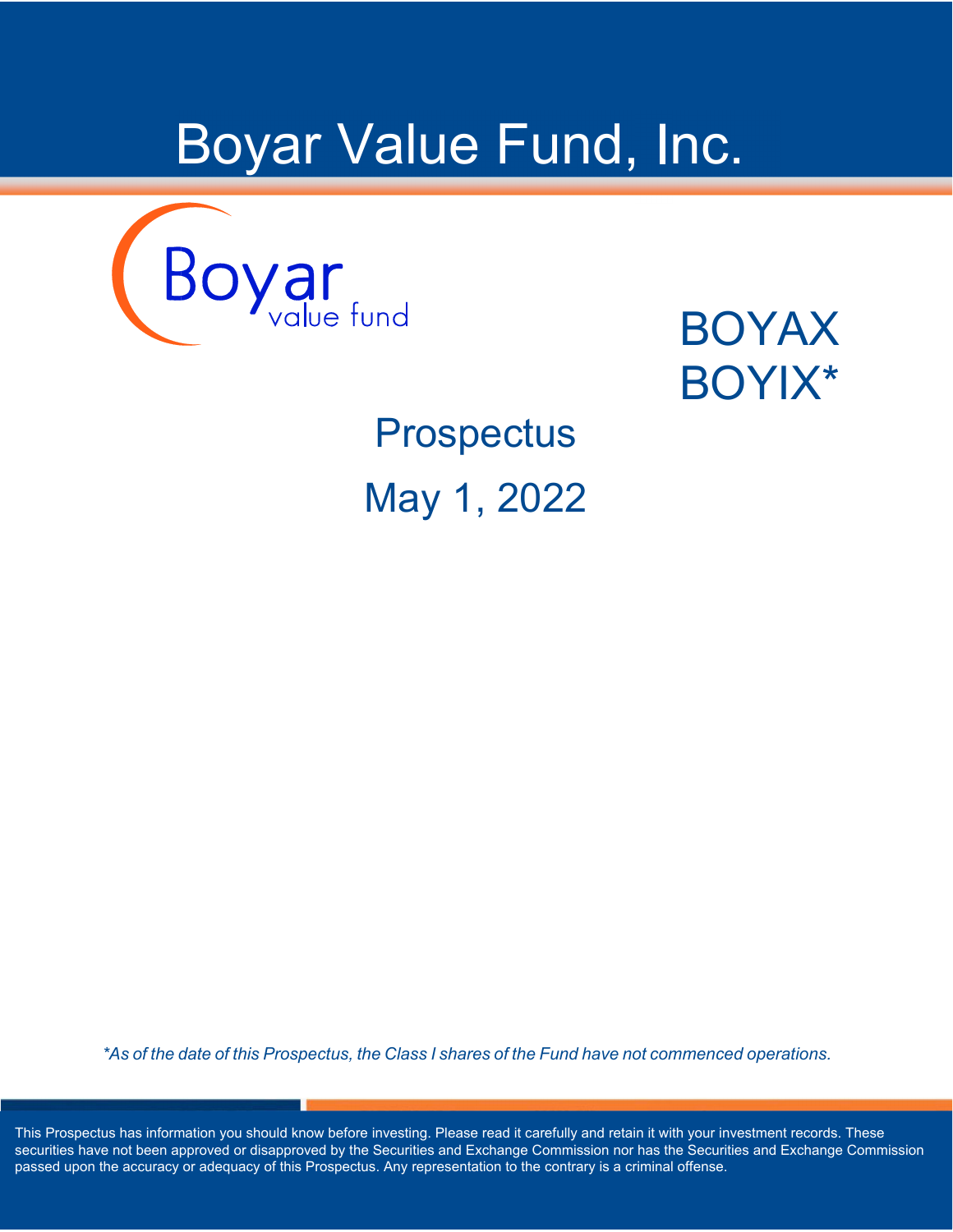## **TABLE OF CONTENTS**

| <b>ADDITIONAL INFORMATION ABOUT</b> |  |
|-------------------------------------|--|
|                                     |  |
|                                     |  |
|                                     |  |
|                                     |  |
|                                     |  |
|                                     |  |
|                                     |  |
|                                     |  |
|                                     |  |
|                                     |  |
|                                     |  |
|                                     |  |
|                                     |  |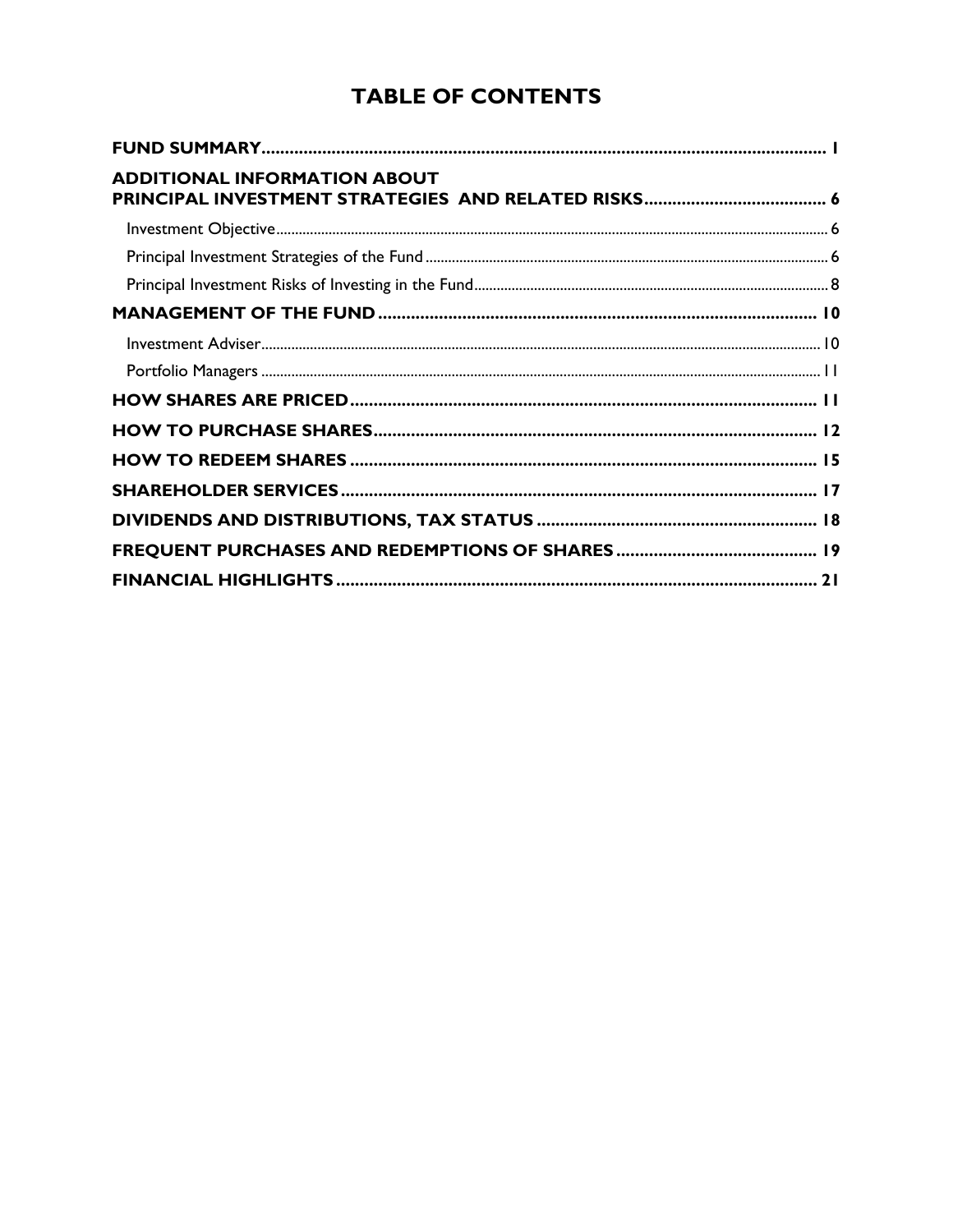#### <span id="page-2-0"></span>**Investment Objective:**

The Fund's investment objective is long-term capital appreciation.

#### **Fees and Expenses of the Fund:**

This table describes the fees and expenses that you may pay if you buy, hold and sell shares of the Fund. **You may pay other fees, such as brokerage commissions and other fees to financial intermediaries, which are not reflected in the tables and examples below.** If you are acquiring Class A shares of the Fund, you may qualify for sales load discounts if you and your family invest, or agree to invest in the future, at least \$50,000 in the Fund. More information about these and other discounts is available from your financial intermediary; in the Fund's prospectus below, under the "Reduced Sales Load" section on page 14 of the prospectus and in the Fund's Statement of Additional Information, under the "Additional Purchase and Redemption" section on page 18 of the Statement of Additional Information.

| <b>Shareholder Fees</b><br>(fees paid directly from your investment)                                                       | Class A        | Class I     |
|----------------------------------------------------------------------------------------------------------------------------|----------------|-------------|
| Maximum Sales Charge (Load) Imposed on Purchases<br>(as a percentage of offering price)                                    | 5.00%          | None        |
| Maximum Deferred Sales Charge (Load)<br>(as a percentage of original purchase price)                                       | $1.00\%^{(1)}$ | None        |
| Maximum Sales Charge (Load) Imposed on Reinvested Dividends                                                                | None           | None        |
| <b>Redemption Fee</b><br>(as a percentage of amount redeemed within 60 days of purchase) $^{(2)}$                          | 2.00%          | 2.00%       |
| <b>Annual Fund Operating Expenses</b><br>(expenses that you pay each year as a percentage of the value of your investment) |                |             |
| Management Fees                                                                                                            | 0.50%          | 0.50%       |
| Distribution and/or Service (12b-1) Fees                                                                                   | 0.25%          | <b>None</b> |
| Other Expenses                                                                                                             | 0.78%          | 0.78%       |
| Underlying or Acquired Fund Fees and Expenses <sup>(a)</sup>                                                               | 0.03%          | 0.03%       |
| <b>Total Annual Fund Operating Expenses</b>                                                                                | 1.56%          | 1.31%       |

(1) A maximum contingent deferred sales charge ("CDSC") of 1.00% may apply to certain redemptions of Class A shares made within the first 12 months of their purchase when an initial sales charge was not paid on the purchase.

(2) Redemptions made by wire transfer are subject to a \$10.00 fee.

Acquired Fund Fees and Expenses are fees and expenses incurred indirectly by the Fund as a result of investment in shares of one or more underlying or "acquired" funds.

**Example:** This example is intended to help you compare the cost of investing in the Fund with the cost of investing in other mutual funds. The example assumes that you invest \$10,000 in the Fund for the time periods indicated. The example also assumes that your investment has a 5% return each year and that the Fund's operating expenses remain the same. Although your actual costs may be higher or lower, based upon these assumptions your costs at the end of each period would be:

#### **IF YOU SOLD YOUR SHARES**

|             | Year  | <sup>2</sup> Years | 5 Years | <b>10 Years</b> |
|-------------|-------|--------------------|---------|-----------------|
| Class A     | \$751 | \$968              | \$1,307 | \$2.264         |
| $\cap$ lass | \$133 | \$415              | \$718   | \$1,579         |

#### **IF YOU HELD YOUR SHARES**

|         | Year  | <sup>2</sup> Years | 5 Years | 10 Years |
|---------|-------|--------------------|---------|----------|
| Class A | \$651 | \$968              | \$1.307 | \$2.264  |
| Class I | \$133 | \$415              | \$718   | \$1,579  |

The example does not reflect sales charges (loads) on reinvested dividends and other distributions. If these sales charges (loads) were included, your costs would be higher.

Portfolio Turnover: The Fund pays transaction costs, such as commissions, when it buys and sells securities (or "turns over" its portfolio). A higher portfolio turnover rate may indicate higher transaction costs and may result in higher taxes when Fund shares are held in a taxable account. These costs, which are not reflected in annual fund operating expenses or in the above example, affect the Fund's performance. During the most recent fiscal year, the Fund's portfolio turnover rate was 1% of the average value of the portfolio.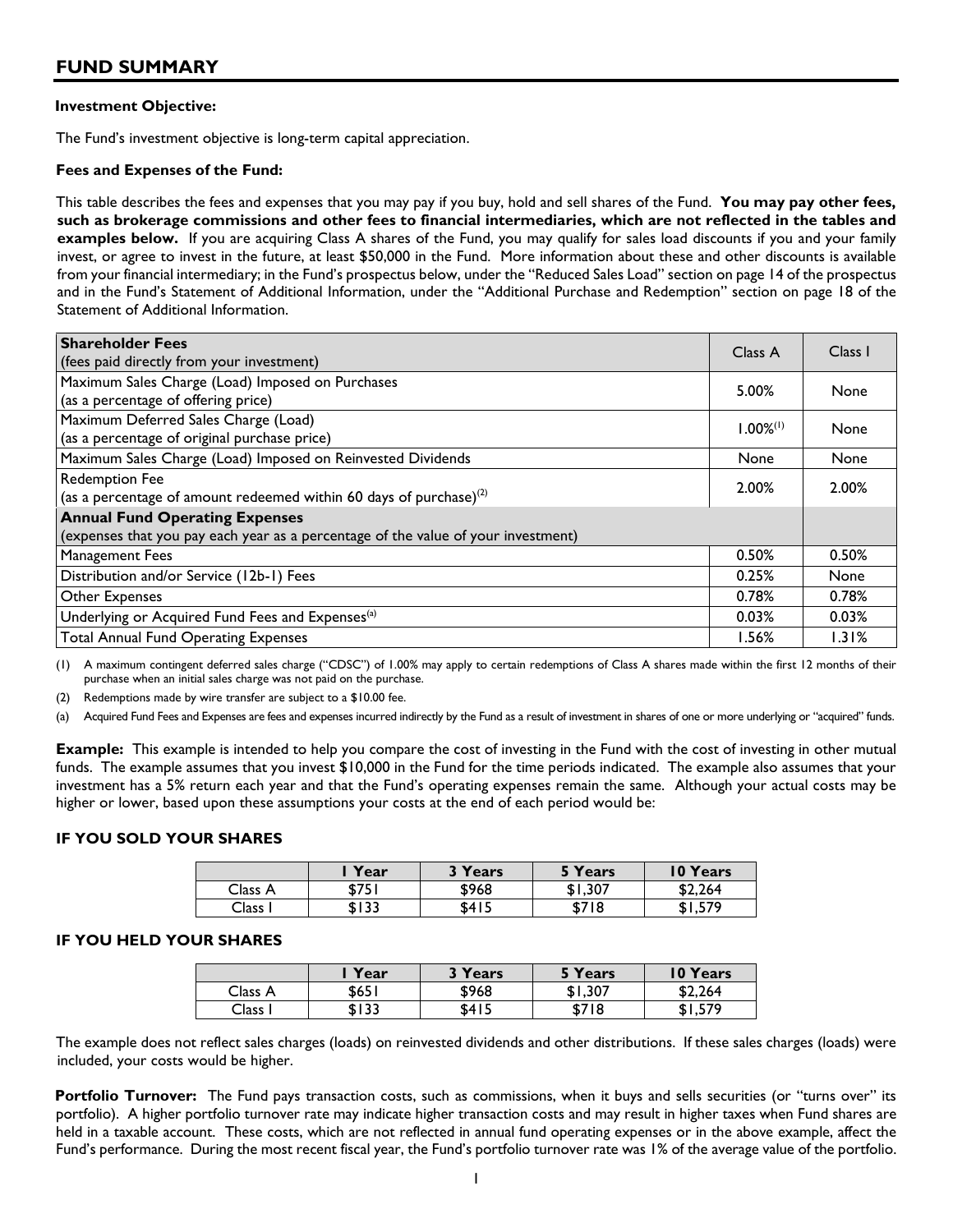#### **Principal Investment Strategies of the Fund:**

Under normal market conditions, the Fund invests primarily in equity securities that are believed by the Adviser to be intrinsically undervalued, including common stock, preferred stock or securities convertible into or exchangeable for common stock. The Fund primarily invests in equity securities traded on domestic exchanges and/or in the over-the-counter markets, which may include equities of foreign issuers listed on domestic exchanges. Intrinsic value, as the Adviser defines it, is the estimated current worth that would accrue to the stockholders of a company, either through liquidation of corporate assets upon termination of operations, or through the sale or merger of the entire enterprise as a continuing business.

The Adviser believes that stock market prices often fail to accurately reflect the underlying intrinsic value of companies. To find undervalued stocks, the Adviser evaluates a company and its assets as the Adviser believes any acquisition-minded business executive would. The Adviser takes the company's balance sheet, tears it apart, and reconstructs it in accordance with the Adviser's view of economic reality - as opposed to generally accepted accounting principles ("GAAP"). GAAP requires that U.S. publicly traded companies must "depreciate" or decrease in value certain assets on their balance sheet (such as buildings) that in many instances increase in value overtime. The Adviser identifies assets on a company's balance sheet that the Adviser considers to be undervalued relative to their true value (as opposed to the value GAAP requires such assets to be listed at). We then adjust those items to our perception of their current market value. The information derived from this analysis helps us determine the intrinsic or private market value of a business. Economic reality, according to the Adviser, is thus the result from when you tear a company's balance sheet apart and find these hidden or undervalued assets. If the Adviser determines that it would purchase the assets of a company at a significant discount to intrinsic value, the Adviser believes that after a reasonable period of time, either the stock market will accurately reflect those values, or the assets of the company will be acquired by a third party (such as a company in a similar line of business, or a private equity firm, will purchase the entire company).

The Adviser utilizes a "buy and hold" investment strategy, which reflects the determination to grow capital and maintain purchasing power by holding stocks for the long term. A long-term orientation may seem stodgy, but the Adviser believes that this approach is as important to investment success as picking the right stocks at the right price and at the right time. Holding the equity of companies that the Adviser considers to be good investment opportunities, which equity is then purchased at bargain prices, provides the opportunity for appreciation without the return-eroding effects of commissions and capital gains taxes. The Adviser employs a variety of different investment strategies and techniques to uncover opportunities for the Fund. The Fund has no policy regarding the minimum or maximum market capitalization of companies in which it may invest.

The Fund may, from time to time, take temporary defensive positions that are inconsistent with the Fund's principal investment strategies in attempting to respond to adverse market, economic, political, or other conditions. As a result of these temporary defensive positions, the Fund may not achieve its investment objective.

#### **Principal Risks of Investing in the Fund:**

Every investment carries some market risk. In addition to the risks described below, investments in equity securities are subject to inherent market risks, such as a rapid increase or decrease in value or liquidity, fluctuations due to a company's earnings, economic conditions, a decline in the market generally, and other factors beyond the control of the Adviser. Accordingly, the value of an investment in the Fund will fluctuate over time. An investment in the Fund should be part of an overall investment strategy. Before investing, please consider the following special risks in determining the appropriateness of an investment in the Fund. We cannot give you any assurance that the Adviser's investment strategy will succeed.

**Value Investment Risk.** The stock of value companies can continue to be undervalued for long periods of time and may not realize the value expected by the Adviser in response to the activities and financial prospects of the particular value companies. Over time, a value oriented investing style may go in and out of favor, which may cause the Fund to underperform other equity funds that use different investing styles.

Selection Risk. The Adviser's judgment about the attractiveness, value and potential appreciation of a particular security may be incorrect. We cannot give you any assurance that the Adviser's investment strategy will succeed.

**Market Risk.** The return on and value of an investment in the Fund will fluctuate in response to stock market movements. Stocks and other equity securities are subject to market risks and fluctuations in value due to earnings, economic conditions and other factors that are generally beyond the control of the Adviser. In a declining stock market, stock prices for all companies (including those in the Fund's portfolio) may decline, regardless of their long-term prospects. Certain market events (including, without limitation, the occurrence or threat of pandemic, terrorism or war) could cause turbulence in financial markets, and reduced liquidity in equity, credit, and fixed income markets, which may negatively affect many issuers domestically and around the world, which could have an adverse impact on the Fund and its investments. For example, the novel coronavirus disease (COVID-19) has caused significant disruptions to global business activity and financial markets, the broad effects of which are currently difficult to assess. During periods of market volatility, security prices (including securities held by the Fund) could change drastically and with rapidity and therefore adversely affect the Fund. In addition, market events could cause the fund to lose money, experience significant redemptions, and encounter operational difficulties. As a result, there is a risk that you could lose money by investing in the Fund.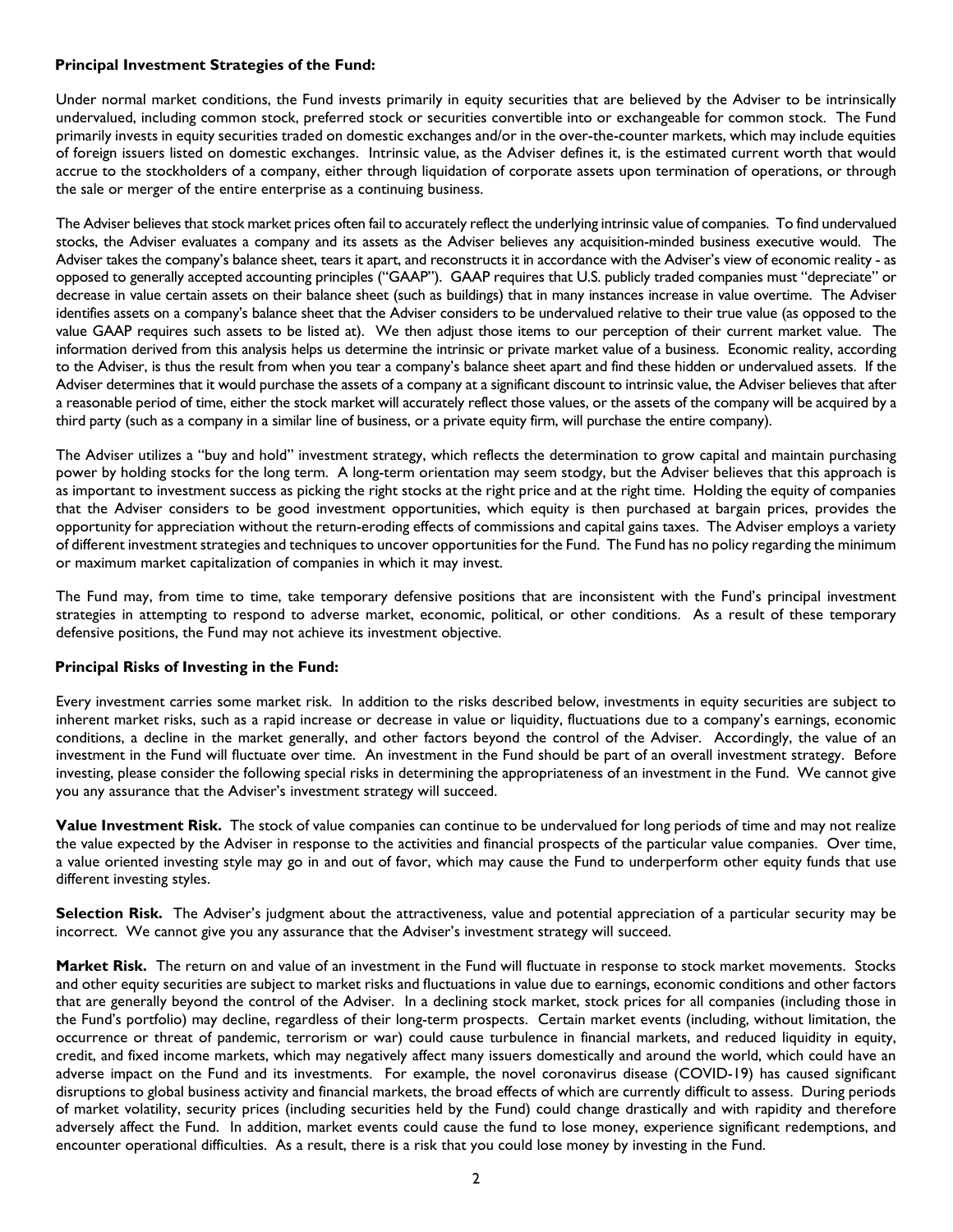**Common Stock Risk.** In general, stock values fluctuate in response to activities specific to the company as well as general market, economic and political conditions. Stock prices can fluctuate widely in response to these factors. Common stockholders are subordinate to debt or preferred stockholders in a company's capital structure in terms of priority to corporate income and liquidation payments and, therefore, will be subject to greater credit risk than preferred stock or debt instruments.

**Small and Medium-Sized Companies.** There is no minimum or maximum market capitalization of the companies in which the Fund may invest. Investing in securities of small- and medium-sized companies may involve greater risks since these securities may have limited marketability, and, thus, their market prices may be more volatile than securities of larger, more established companies or the market in general.

Because small- and medium-sized companies normally have fewer shares outstanding than larger companies, it may be more difficult for the Fund to buy or sell significant amounts of these shares without an unfavorable impact on prevailing prices. Small-sized companies may have limited product lines, markets or financial resources and may lack management depth. In addition, small- and medium-sized companies are typically subject to a greater degree of changes in earnings and business prospects than are larger, more established companies. There is typically less publicly available information concerning small- and medium-sized companies than for larger, more established ones. Although investing in securities of small- and medium-sized companies offers potential for above-average returns if the companies are successful, the risk exists that such companies will not succeed and the prices of their shares could significantly decline in value.

**Large Capitalization Companies.** Large capitalization companies (i.e., companies with more than \$5 billion in capitalization) may be unable to respond quickly to new competitive challenges, such as changes in technology and consumer tastes, and may not be able to attain the high growth rate of successful smaller companies, especially during extended periods of economic expansion.

**Related Transactions.** The Fund may purchase securities that have been researched by Asset Analysis Focus (published by a related entity of the Adviser). However, the Fund will acquire securities featured for the first time in Asset Analysis Focus no earlier than five business days after publication of Asset Analysis Focus. The Fund may also purchase shares in combination with other accounts managed by the Adviser. These practices may have an impact on the price and availability of the securities to be purchased by the Fund.

**Cyber Security Risk.** As the use of technology has become more prevalent in the course of business, the Fund has become more susceptible to operational, financial and information security risks resulting from cyber-attacks and/or technological malfunctions. Successful cyber-attacks and/or technological malfunctions affecting the Fund or its service providers can result in, among other things, financial losses to the Fund and its shareholders, the inability to process transactions with shareholders or other parties and the release of private shareholder information or confidential Fund information. While measures have been developed which are designed to reduce the risks associated with cyber security, there are inherent limitations in such measures and there is no guarantee those measures will be effective, particularly since the Fund does not directly control the cyber security measures of its service providers, financial intermediaries and companies in which it invests or with which it does business.

**Preferred Stocks.** The Fund may invest in preferred stocks. Preferred stocks involve credit risk and certain other risks. Certain preferred stocks contain provisions that allow an issuer under certain conditions to skip distributions (in the case of "non-cumulative" preferred stocks) or defer distributions (in the case of "cumulative" preferred stocks). If the Fund owns a preferred stock on which distributions are deferred, the Fund may nevertheless be required to report income for tax purposes while it is not receiving distributions on that security. Preferred stocks are subordinated to bonds and other debt instruments in a company's capital structure in terms of priority to corporate income and liquidation payments, and therefore will be subject to greater credit risk than those debt instruments.

**Convertible Securities.** The Fund's investments in convertible securities subject the Fund to the risks associated with both fixedincome securities and common stocks. To the extent that a convertible security's investment value is greater than its conversion value, its price will be likely to increase when interest rates fall and decrease when interest rates rise, as with a fixed-income security. If the conversion value exceeds the investment value, the price of the convertible security will tend to fluctuate directly with the price of the underlying equity security.

**Foreign Investing.** Investments in foreign countries are subject to currency risk and country-specific risks such as political, diplomatic, regional conflicts, terrorism, war, social and economic instability and policies that have the effect of decreasing the value of foreign securities. Foreign countries may be subject to different trading settlement practices, less government supervision, less publicly available information, limited trading markets and greater volatility than U.S. investments.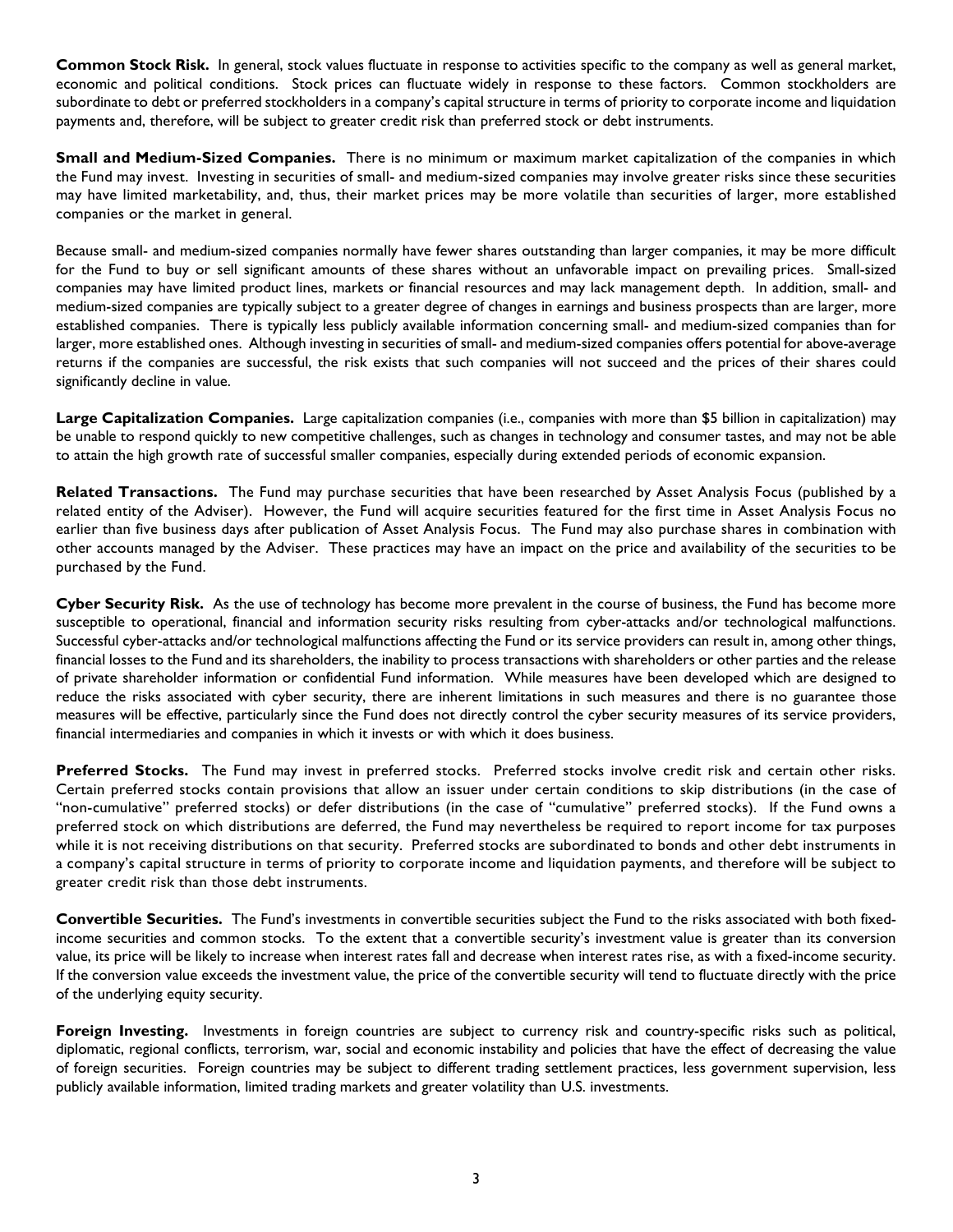#### **Past Performance:**

The following bar chart and table below provide some indication of the risks of investing in the Fund by showing changes in the performance of the Fund from year to year and by showing how the Fund's average annual returns for one, five and ten years compare with those of a broad measure of market performance. The bar chart and table below show only the performance of the Class A shares of the Fund, which is the only share class of the Fund with 10 years or more of performance history. Past performance (before and after taxes) does not necessarily indicate how the Fund will perform in the future. Because Class I shares have not commenced operations, no performance information is presented for Class I shares at this time. Updated performance information is available at no cost by visiting [www.boyarassetmanagement.com](http://www.boyarassetmanagement.com/) or by calling 1-800-266-5566. The 5% sales charge applicable to the Class A shares of the Fund is not reflected in the bar chart; if reflected, returns would be lower than those shown.



#### **Annual Total Returns as of December 31 Each Year**

During the period shown in the bar chart, the highest return for a quarter was 14.65% (quarter ended 6/30/2020) and the lowest return for a quarter was -24.67% (quarter ended 3/31/2020). The year-to-date return of the Boyar Value Fund as of March 31, 2022 is -8.49%

|                                                                                                  | I Year | 5 Years | 10 Years | <b>Since Inception</b><br>(May 5, 1998) |
|--------------------------------------------------------------------------------------------------|--------|---------|----------|-----------------------------------------|
| <b>Boyar Value Fund</b>                                                                          |        |         |          |                                         |
| Return Before Taxes*                                                                             | 12.68% | 8.46%   | 10.90%   | 6.88%                                   |
| Return After Taxes on Distributions* (1)                                                         | 12.57% | 7.80%   | 10.37%   | 6.30%                                   |
| Return After Taxes on Distributions<br>and Sale of Fund Shares*                                  | 7.58%  | 6.54%   | 8.92%    | 5.61%                                   |
| <b>S&amp;P Composite 1500 Value Index</b><br>(reflects no deduction for fees, expenses or taxes) | 25.39% | 11.78%  | 13.31%   | N/A                                     |

#### **Average Annual Total Returns (For Periods Ended December 31, 2021)**

The performance of the Fund reflects a 5.00% sales charge, which is applicable only to Class A shares of the Fund.

(1) After-tax returns are calculated using the highest historical individual federal marginal income tax rates and do not reflect the additional impact of state and local taxes. Actual after-tax returns depend on a shareholder's tax situation and may differ from those shown. After-tax returns shown are not relevant for shareholders who hold Fund shares in tax-deferred arrangements, such as 401(k) plans or individual retirement accounts ("IRA"), or to Fund shares held by non-taxable entities. After-tax returns are shown only for one class of the Fund, and after-tax returns for other classes may vary.

This table illustrates total returns from a hypothetical investment in the Fund. These returns are compared to the S&P Composite 1500 Value Index for the same periods. The S&P Composite 1500 Value Index, the primary benchmark for the Fund, is included to allow an investor to compare the Fund's returns against an unmanaged float-adjusted capitalization weighted index of value-style stocks (as measured by book value, earnings, and sales to price) drawn from the S&P 1500 Index designed to measure the performance of value-style stocks through changes in the market value of approximately 1,100 value-style stocks representing all major industries. The performance of the index includes reinvestment of dividends and capital gains, however, it does not include any expenses or a deduction for federal income taxes. A shareholder cannot invest directly in an index.

The Fund's average annual total returns after taxes on distributions and redemptions may exceed average annual total returns before taxes due to an assumed tax benefit from any losses on a sale of Fund shares at the end of the measurement period.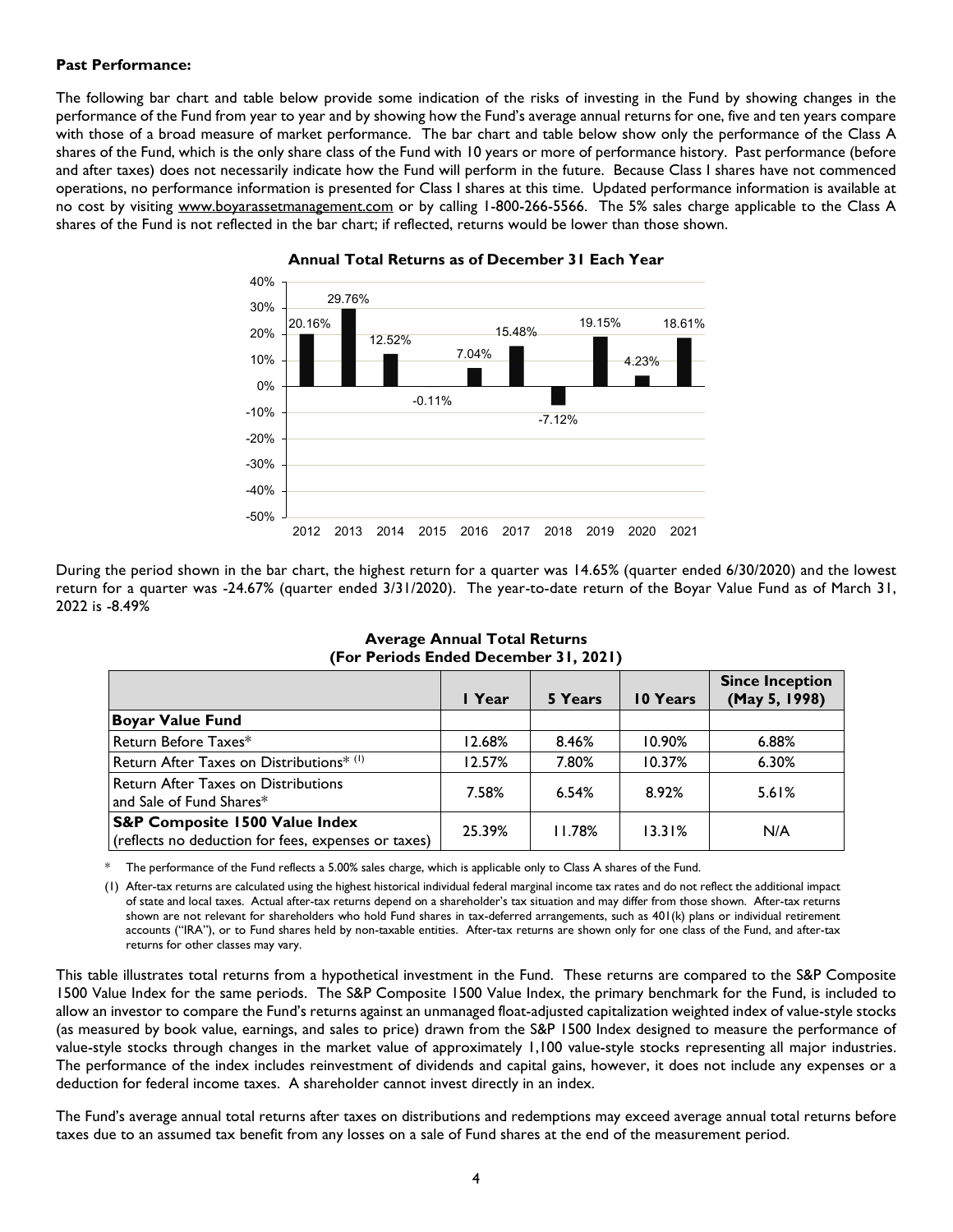#### **Investment Adviser:**

Boyar Asset Management, Inc.

#### **Portfolio Manager:**

Mark A. Boyar and Jonathan I. Boyar serve as the Fund's co-portfolio managers. Mark A. Boyar, Chairman of the Board of Directors of the Fund, has served as a portfolio manager of the Fund since the inception of the Fund. Jonathan I. Boyar, Vice President of the Fund, has served as a portfolio manager of the Fund since November 13, 2018.

#### **Purchase and Sale of Fund Shares:**

Your initial investment in Class A shares of the Fund ordinarily must be at least \$2,500 (\$1,000 for tax-deferred retirement plans) and your initial investment in Class I shares of the Fund ordinarily must be at least \$5,000 (\$2,000 for tax-deferred retirement plans). Additional investments in the Fund are generally required to be at least \$1,000, unless made through an automatic investment plan. You may redeem shares of the Fund on each day that the Fund is open for business by sending a written request to Ultimus Fund Solutions, LLC (the "Transfer Agent") at the addresses indicated below or by calling toll free 800-266-5566.

**via Regular Mail via Overnight Mail** Boyar Value Fund, Inc. c/o Ultimus Fund Solutions, LLC c/o Ultimus Fund Solutions, LLC Omaha, NE 68154 Elkhorn, NE 68022-3474

P.O. Box 541150 4221 North 203rd Street, Ste. 100

#### **Tax Information:**

The Fund intends to make distributions that may be taxed as ordinary income or capital gains unless you are investing through a tax-deferred plan such as an IRA or 401(k) plan. However, these distributions may be taxable upon their eventual withdrawal from tax-deferred plans.

#### **Payments to Broker-Dealers and Other Financial Intermediaries:**

If you purchase the Fund through a broker-dealer or other financial intermediary (such as a bank), the Fund and its related companies may pay the intermediary for the sale of Fund shares and related services. These payments may create a conflict of interest by influencing the broker-dealer or other intermediary and your salesperson to recommend the Fund over another investment. Ask your salesperson or visit your financial intermediary's web site for more information.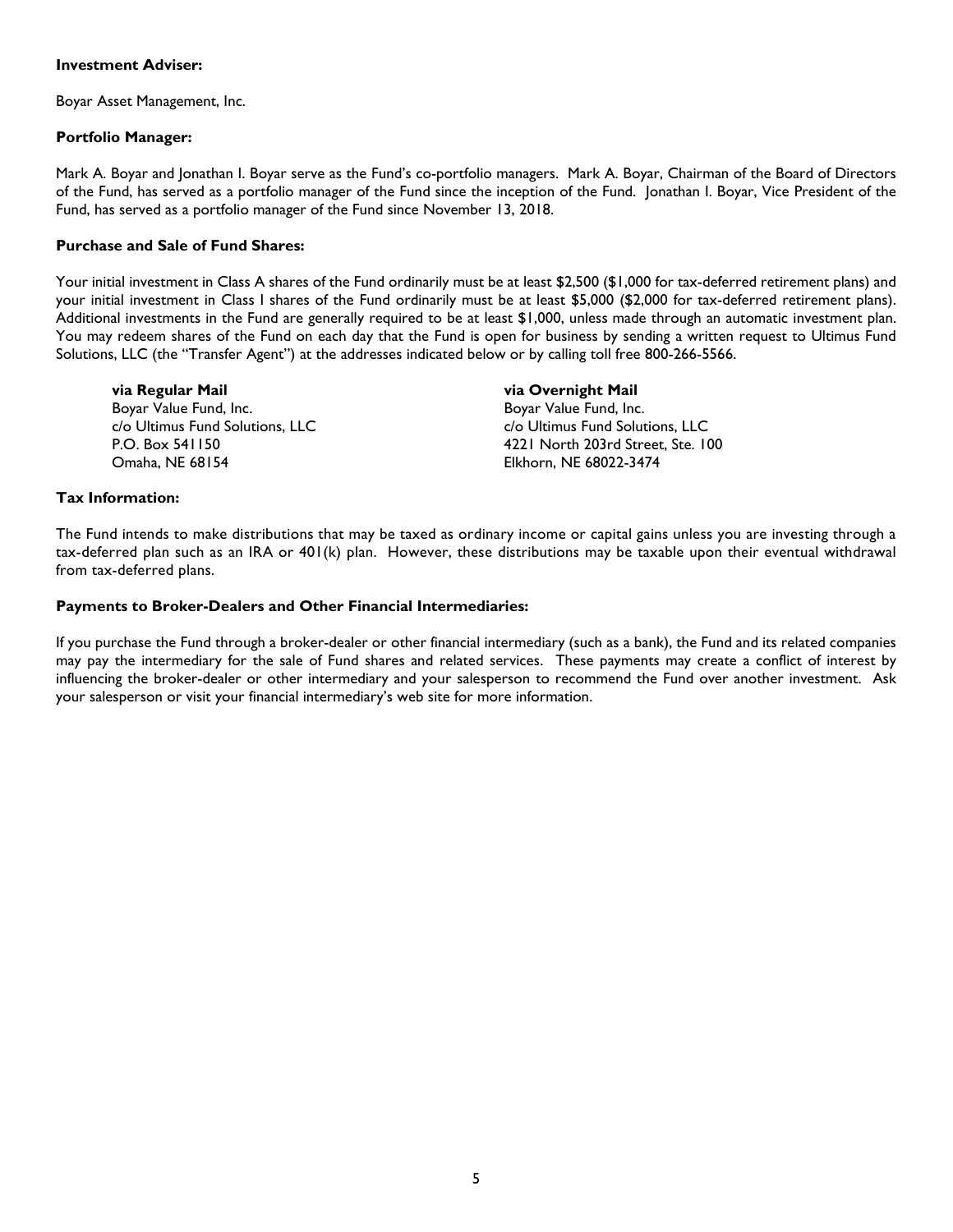## <span id="page-7-0"></span>**ADDITIONAL INFORMATION ABOUT PRINCIPAL INVESTMENT STRATEGIES AND RELATED RISKS**

#### <span id="page-7-1"></span>**Investment Objective:**

The investment objective of the Fund is long-term capital appreciation.

#### <span id="page-7-2"></span>**Principal Investment Strategies of the Fund:**

The Adviser pursues the Fund's investment objective by investing primarily in equity securities, which are believed by the Adviser to be intrinsically undervalued. The Fund seeks to achieve its investment objective by primarily investing its assets in equity securities, including common stock, preferred stock or securities convertible into or exchangeable for common stock. The balance of the Fund's assets will be invested in cash and/or cash equivalents. The Fund primarily invests in equity securities traded on domestic exchanges and/or in the over-the-counter markets, which may include equities of foreign issuers listed on domestic exchanges. The Fund is not intended to be a complete investment program, and there is no assurance that its investment objective can be achieved. The Fund's investment objective is fundamental and, as such, may not be changed without the affirmative vote of the holders of a majority of its outstanding shares. Unless otherwise indicated, all investment practices and limitations of the Fund are non-fundamental policies that may be changed by the Board of Directors without shareholder approval.

Because the Fund invests primarily in equity securities, it will be subject to general conditions prevailing in securities markets and the net asset value ("NAV") of the Fund's shares will fluctuate with changes in the market prices of its portfolio securities.

The Adviser seeks out intrinsically undervalued companies and purchases their shares at low prices relative to the Adviser's determination of their perceived inherent worth. This can lead to the potential for significant capital appreciation. The intrinsic value of a company is the estimated current worth that would accrue to the stockholders of the company, either through liquidation of corporate assets upon termination of operations or through the sale or merger of the entire enterprise as a continuing business. In the Adviser's opinion, within an investment time horizon of 3 to 5 years, typically either the stock market will accurately reflect a company's intrinsic value or the assets of the company will be acquired by a third party. Many of these companies were either acquired or liquidated at a premium to the price of the company's shares at the time the initial research report appeared in Asset Analysis Focus. Investors in the Fund can generally expect that the Fund will hold many of the companies featured in Asset Analysis Focus. Of the companies that were acquired or liquidated, the average time period from the date the initial research report was issued until a transaction actually occurred was approximately 6.3 years.

This "buy and hold" investment strategy reflects the determination to grow capital and maintain purchasing power by holding stocks for the long term. A long-term orientation may sound stodgy, but the Adviser believes that this approach is as important to investment success as picking the right stocks at the right price and at the right time. Holding the equity of companies that the Adviser considers to be good investment opportunities, which equity is then purchased at bargain prices provides the opportunity for appreciation without the return-eroding effects of commissions and capital gains taxes. Buying and holding stocks not only postpones the payment of capital gains taxes but there are also added positive effects on the after-tax compounding rate of return. The Adviser believes that, by reducing the number of transactions generated by profit taking, all the money invested is still working or compounding for a better return until future tax liability is incurred.

The Adviser believes there is an advantage to the "buy and hold" investment strategy assuming various rates of return. Frequent securities trading may increase the tax liabilities of investors and reduce investors' after-tax return by not taking advantage of lower capital gains rates and the advantage of deferring payment of federal tax liabilities. Under a "buy and hold" strategy, tax liabilities may be deferred to the future and, when paid, may be paid at capital gains rates that may be lower than ordinary tax rates. There is no guarantee that federal capital gains rates will remain lower than federal ordinary income tax rates.

To hasten the recognition factor of an intrinsically undervalued company's shares in the marketplace, the Adviser also looks for companies that have some type of catalyst or trigger, for example: a company that has undergone, or is about to undergo, an asset redeployment program, resulting in potentially greater return on assets; a company whose chief operating officer and major stockholder is relatively old and has no heir to take over the company upon his death or retirement; or a company that is engaged in more than one business, with the possibility that the second business might be spun off to the existing shareholders. The Adviser generally will invest in companies whose shares: are not widely held by institutions; or are not closely followed by investment analysts; or may have plummeted in value because they failed to meet analysts' earnings expectations because the Adviser believes that the likelihood of a significant disparity between stock market value and intrinsic value is likely.

At the time of investment in a company, the Adviser determines the value of all of the assets and liabilities of the company and thereby establishes a potential selling price for the company's common stock. The Adviser reviews the company's asset base from time to time (especially when the common stock of a company nears its selling price target), to carefully determine if something has changed to alter the Adviser's opinion -- if not, the security is sold when it meets its fully valued price.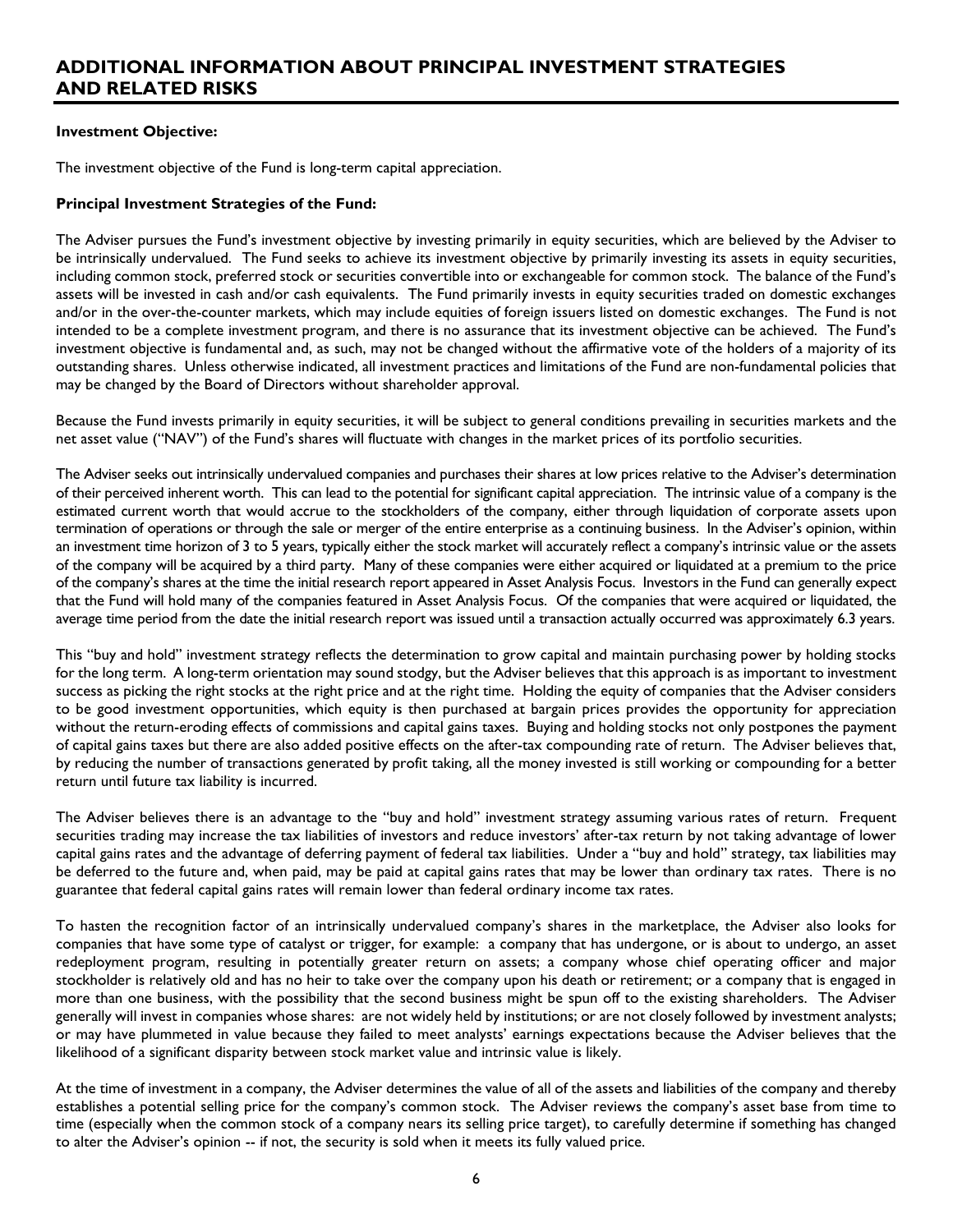The Adviser employs a variety of different investment strategies to uncover investment opportunities for the Fund, including, but not limited to, the following:

1. "Hidden" Assets

"Hidden" assets are assets whose current values are undervalued on a company's financial statements -- a situation which may lead to a disparity between market value and intrinsic worth. Hidden assets include real estate (buildings and undeveloped acreage), reserves of natural resources (coal, gas, oil and timber), cellular or cable franchises, and inventory reserves resulting from the last-in, first-out method of inventory accounting. The Adviser adjusts the value of these assets to their current market value to calculate the intrinsic worth of the company, which may be much higher than the value the stock market accords them.

2. Underpriced Businesses

Excessive pessimism about a particular industry or a specific company may result in extreme disparities between the stock market value of the company and the price that would be placed upon the company if the entire enterprise were acquired by a knowledgeable private investor. When employing this method of valuation, the Adviser considers the subject company's historical earning power, present product mix and financial strength as well as the prices at which similar companies have been acquired in the recent past. The Adviser's findings help place an appropriate value on the shares of the subject company.

3. Undervalued Franchises

A number of companies have, over time, created valuable consumer franchises. Their products are recognized easily by consumers around the world. Such franchises are virtually impossible for a potential competitor to duplicate. These "franchise" companies often can raise prices or even charge a premium for their products or services without losing market share. The value of this competitive advantage may not be adequately reflected in the price of the company's shares.

4. Selling For Less Than Net Working Capital

In most instances, the minimum liquidation value of a company is its net working capital value. The Adviser determines this amount by subtracting from current assets all liabilities senior to the common stock, including current liabilities, long-term debt, preferred stock, capitalized lease obligations and certain pension liabilities. At pessimistic extremes, the stock market will value individual securities at a discount to their net working capital on a per share basis. Investments made at these levels provide an opportunity to purchase securities below their liquidating value and acquire the pro-rata value of property, plant and equipment at zero cost.

5. "Fallen Angels"

Well-known companies that were once the "darlings" of Wall Street may fall out of favor with the investment community, causing their stock prices to fall. The Adviser may purchase shares of such companies if it determines that the fundamentals of such a concern are not permanently impaired.

6. Restructuring Plays, Breakups and Spin-offs

A company interested in enhancing shareholder value may spin off a portion of its assets to current stockholders through the creation of a new public entity. The common stock of the newly spun-off company may trade temporarily at a substantial discount to its underlying NAV. This is in part because this new entity is not immediately followed by Wall Street analysts. However, the newly focused "pure play" companies often perform well and soon receive more coverage than they ever would have as one ungainly and difficult to analyze conglomerate.

7. Bankruptcies

An over-leveraged company that declares bankruptcy can purge itself of excess debt and then emerge as a more competitive enterprise. The stigma of bankruptcy, however, can sometimes depress the stock prices of those companies to bargain levels.

8. Under-Followed Companies

The Adviser normally invests in the equity of companies not widely held by institutions or closely followed by other investment analysts. The Adviser believes that this is the area where the stock market is most inefficient in providing investors the opportunity to find unrecognized values. High-profile, popular companies are monitored carefully and consistently by portfolio managers and investment analysts. The Adviser believes the likelihood of a profitable disparity developing between the stock market values and the intrinsic values of these businesses is remote.

9. Low Price-to-Earnings Ratios

The Adviser believes that the risk inherent in the stock selection process can be reduced by purchasing common stock at price-to-earnings ratios that are low relative to those that prevail in the general stock market. Earnings disappointments rarely hurt low price-to-earnings common stocks for long periods of time. On the other hand, positive earnings surprises usually result in an increase of the price to earnings ratio.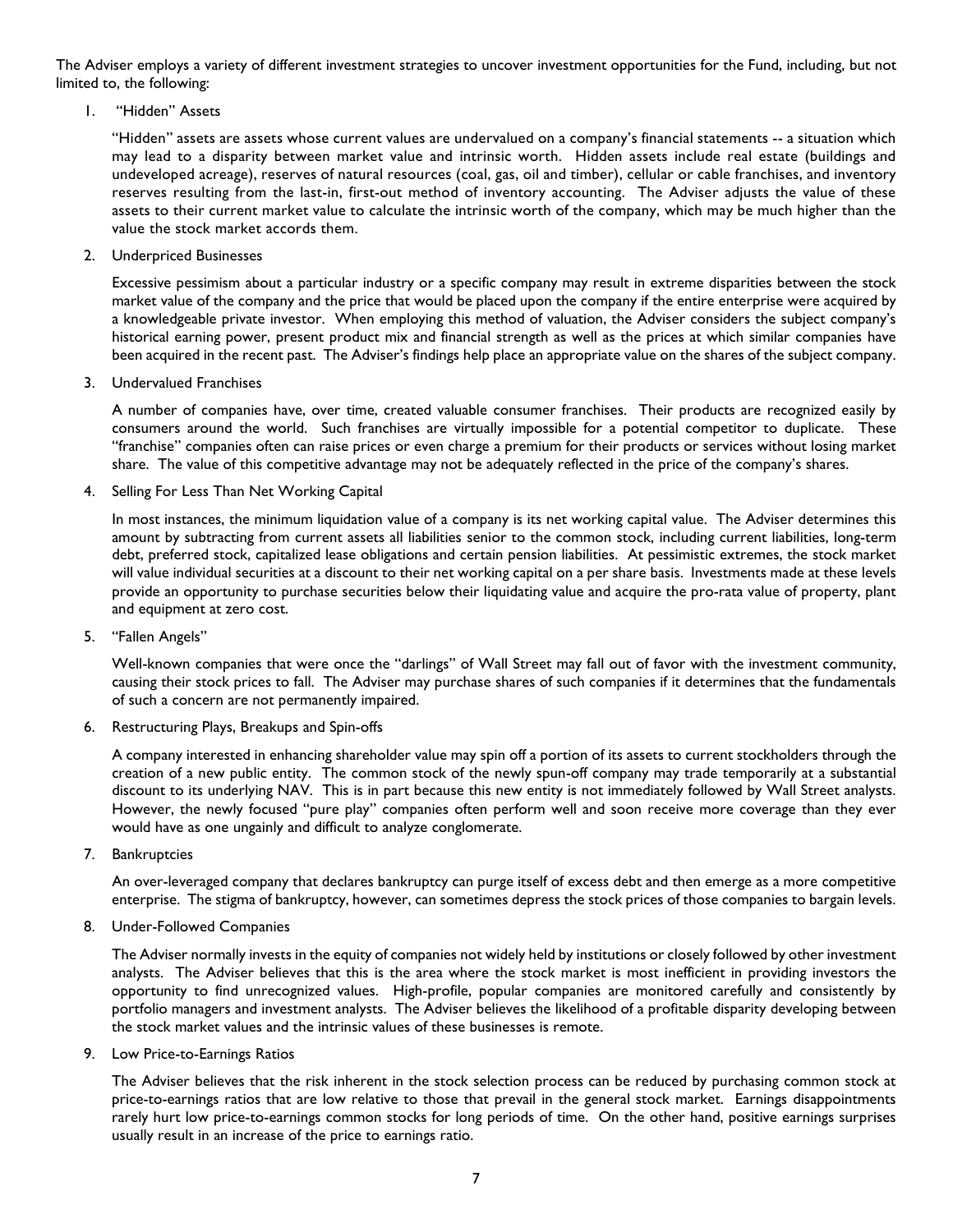#### 10. Large Free Cash Flows

The Adviser favors companies that it believes generate significantly more cash than they need to finance day-to-day operations. Such companies can use this excess cash to repurchase their own shares, increase dividends or make acquisitions.

#### 11. Insider Ownership

The Adviser may take positions in the common equity of companies whose executives buy and hold large amounts of the company's stock.

Significant insider ownership of a company's shares often indicates that the interests of the executives and managers who own those shares are aligned with the interests of other shareholders and they have a powerful incentive to work for the company's long-term success. On the other hand, insignificant insider ownership can depress the shares of an otherwise good company because its managers own too little equity in the business to care much about maximizing shareholder value. The Adviser evaluates investments in companies with extreme positions of insider ownership - significant or insignificant - to aid in determining a company's intrinsic value. Excessive non-stock and non-performance related compensation for a company's top officers can also depress the shares of an otherwise good company.

In making investment selections, the Fund also focuses on certain fundamental financial characteristics of a company, including debtto-capital ratios and the market capitalization of small-, medium- and large-sized companies. The Fund has no policy regarding the minimum or maximum market capitalization of companies in which it may invest.

#### <span id="page-9-0"></span>**Principal Investment Risks of Investing in the Fund:**

Every investment carries some market risk. In addition to the risks described below, investments in equity securities are subject to inherent market risks, such as a rapid increase or decrease in value or liquidity, fluctuations due to a company's earnings, economic conditions, a decline in the market generally, and other factors beyond the control of the Adviser. Accordingly, the value of an investment in the Fund will fluctuate over time. An investment in the Fund should be part of an overall investment strategy. Before investing, please consider the following special risks in determining the appropriateness of an investment in the Fund. We cannot give you any assurance that the Adviser's investment strategy will succeed.

**Value Investment Risk.** The stock of value companies can continue to be undervalued for long periods of time and may not realize the value expected by the Adviser in response to the activities and financial prospects of the particular value companies. Over time, a value oriented investing style may go in and out of favor, which may cause the Fund to underperform other equity funds that use different investing styles.

Selection Risk. The Adviser's judgment about the attractiveness, value and potential appreciation of a particular security may be incorrect. We cannot give you any assurance that the Adviser's investment strategy will succeed.

**Market Risk.** The return on and value of an investment in the Fund will fluctuate in response to stock market movements. Stocks and other equity securities are subject to market risks and fluctuations in value due to earnings, economic conditions and other factors that are generally beyond the control of the Adviser. In a declining stock market, stock prices for all companies (including those in the Fund's portfolio) may decline, regardless of their long-term prospects. Certain market events could increase volatility and exacerbate market risk, such as changes in governments' economic policies, political turmoil, environmental events, trade disputes, terrorism, military action and epidemics, pandemics or other public health issues. Any of the foregoing market events can adversely affect the economies of one or more countries or the entire global economy, certain industries or individual issuers and capital and security markets in ways that cannot necessarily be foreseen or quickly addressed. For example, the novel coronavirus disease (COVID-19) has resulted in cancellations and disruptions to supply chains and customer activity, disruption and displacement of one or more sectors or industries, closing of borders and imposition of travel restrictions and quarantines, exchange trading halts, government economic stimulus measures, rapid increases in unemployment, as well as general concern and uncertainty, thus causing significant disruptions to global business activity and financial markets, the broad effects of which are currently difficult to assess. Turbulence in financial markets, and reduced liquidity in equity, credit and fixed income markets may negatively affect many issuers domestically and/or worldwide, and can result in trading halts, any of which could have an adverse impact on the Fund. During periods of market volatility, security prices (including securities held by the Fund) could change drastically and with rapidity and therefore adversely affect the Fund. In addition, market events and disruptions such as long-term pandemics may result in the Fund and its service providers experiencing operational difficulties in managing overloads to information technology and communications, coordinating a remote workforce and implementing business continuity plans, among others. As a result, there is a risk that you could lose money by investing in the Fund.

**Common Stock Risk.** In general, stock values fluctuate in response to activities specific to the company as well as general market, economic and political conditions. Stock prices can fluctuate widely in response to these factors. Common stockholders are subordinate to debt or preferred stockholders in a company's capital structure in terms of priority to corporate income and liquidation payments and, therefore, will be subject to greater credit risk than preferred stock or debt instruments.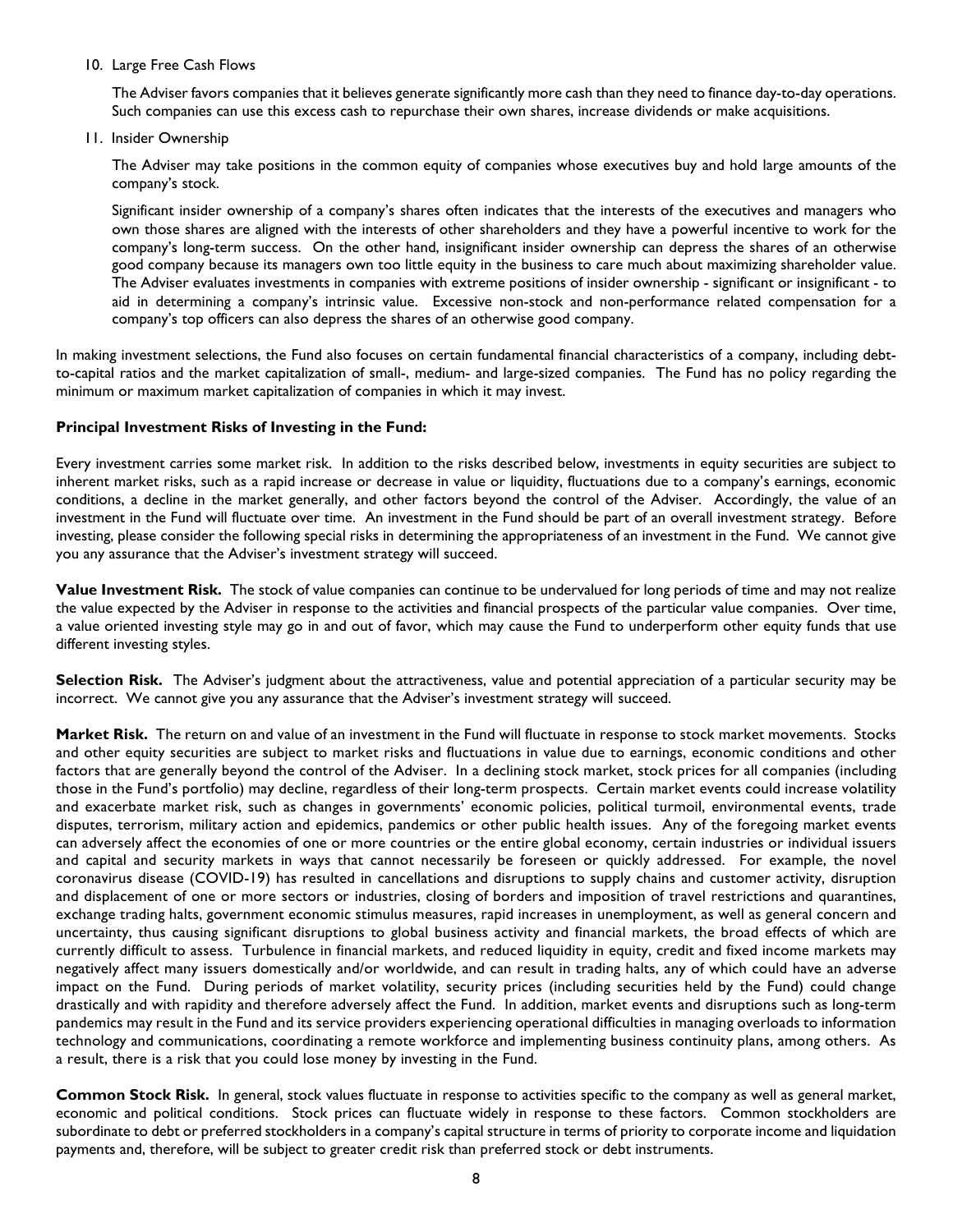**Small and Medium-Sized Companies.** There is no minimum or maximum market capitalization of the companies in which the Fund may invest. Investing in securities of small- and medium-sized companies may involve greater risks since these securities may have limited marketability, and, thus, their market prices may be more volatile than securities of larger, more established companies or the market in general. Because small- and medium-sized companies normally have fewer shares outstanding than larger companies, it may be more difficult for the Fund to buy or sell significant amounts of these shares without an unfavorable impact on prevailing prices. Small-sized companies may have limited product lines, markets or financial resources and may lack management depth. In addition, small- and medium-sized companies are typically subject to a greater degree of changes in earnings and business prospects than are larger, more established companies. There is typically less publicly available information concerning small- and medium-sized companies than for larger, more established ones. Although investing in securities of small- and medium-sized companies offers potential for above-average returns if the companies are successful, the risk exists that such companies will not succeed and the prices of their shares could significantly decline in value.

**Large Capitalization Companies.** Large capitalization companies (i.e., companies with more than \$5 billion in capitalization) may be unable to respond quickly to new competitive challenges, such as changes in technology and consumer tastes, and may not be able to attain the high growth rate of successful smaller companies, especially during extended periods of economic expansion.

**Related Transactions.** The Fund may purchase securities that have been researched by Asset Analysis Focus (published by a related entity of the Adviser). However, the Fund will acquire securities featured for the first time in Asset Analysis Focus no earlier than five business days after publication of Asset Analysis Focus. The Fund may also purchase shares in combination with other accounts managed by the Adviser. These practices may have an impact on the price and availability of the securities to be purchased by the Fund.

**Cyber Security Risk.** As the use of technology has become more prevalent in the course of business, the Fund has become more susceptible to operational, financial and information security risks resulting from cyber-attacks and/or technological malfunctions. Cyber-attacks have occurred and will continue to occur. Cyber-attacks include, among other things, the attempted theft, loss, misuse, improper release, corruption or destruction of, or unauthorized access to, confidential or highly restricted data relating to the Fund and its shareholders; and attempted compromises or failures to systems, networks, devices and applications relating to the operations of the Fund and its service providers.

Cyber security breaches may result from unauthorized access to digital systems (*e.g.*, through "hacking" or malicious software coding) or from outside attacks, such as denial-of-service attacks on websites (*i.e*., efforts to make network services unavailable to intended users).

Successful cyber-attacks and/or technological malfunctions affecting the Fund or its service providers (including, but not limited to, its investment adviser, administrator, transfer agent, and custodian or their agents) can result in: financial losses to the Fund and its shareholders; the inability of the Fund to transact business with its shareholders; delays or mistakes in the calculation of the Fund's NAV or other materials provided to shareholders; the inability to process transactions with shareholders or other parties; the release of private shareholder information or confidential Fund information; violations of privacy and other laws; regulatory fines, penalties and reputational damage; and compliance and remediation costs, legal fees and other expenses. Similar types of cyber security risks are also present for issuers of securities in which the Fund may invest, which could result in material adverse consequences for such issuers and may cause the Fund's investment therein to lose value. While measures have been developed which are designed to reduce the risks associated with cyber security, there are inherent limitations in such measures and there is no guarantee those measures will be effective, particularly since the Fund does not directly control the cyber security measures of its service providers, financial intermediaries and companies in which it invests or with which it does business.

**Preferred Stocks.** The Fund may invest in preferred stocks. Preferred stocks involve credit risk and certain other risks. Certain preferred stocks contain provisions that allow an issuer under certain conditions to skip distributions (in the case of "non-cumulative" preferred stocks) or defer distributions (in the case of "cumulative" preferred stocks). If the Fund owns a preferred stock on which distributions are deferred, the Fund may nevertheless be required to report income for tax purposes while it is not receiving distributions on that security. Preferred stocks are subordinated to bonds and other debt instruments in a company's capital structure in terms of priority to corporate income and liquidation payments, and therefore will be subject to greater credit risk than those debt instruments.

**Convertible Securities.** The Fund's investments in convertible securities subject the Fund to the risks associated with both fixedincome securities and common stocks. To the extent that a convertible security's investment value is greater than its conversion value, its price will be likely to increase when interest rates fall and decrease when interest rates rise, as with a fixed-income security. If the conversion value exceeds the investment value, the price of the convertible security will tend to fluctuate directly with the price of the underlying equity security.

**Foreign Investing.** Investments in foreign countries are subject to currency risk and country-specific risks such as political, diplomatic, regional conflicts, terrorism, war, social and economic instability and policies that have the effect of decreasing the value of foreign securities. Foreign countries may be subject to different trading settlement practices, less government supervision, less publicly available information, limited trading markets and greater volatility than U.S. investments.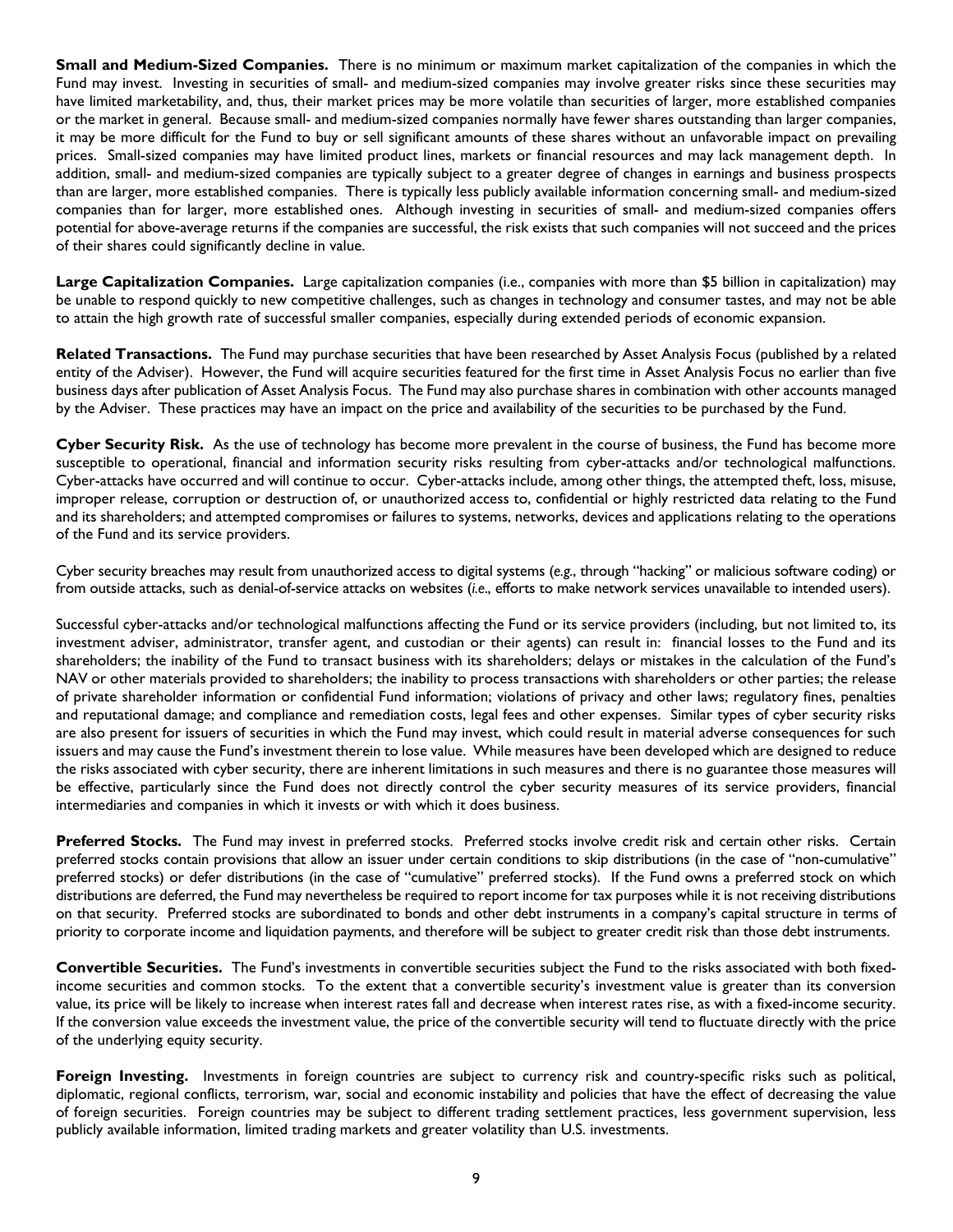#### **ADDITIONAL INVESTMENT STRATEGIES AND RISKS**

### **Additional Investment Strategies for the Fund**

As an additional non-principal investment strategy, the Fund may for temporary defensive purposes or pending investment in companies believed suitable by the Adviser, from time to time have a significant portion, and possibly all, of its assets in U.S. Government obligations, corporate bonds rated at least Baa by Moody's Investors Service, Inc. ("Moody's") or BBB by S&P Global Ratings ("S&P"), money market instruments, or money market funds that invest in the foregoing instruments. "U.S. Government obligations" include securities which are issued or guaranteed by the U.S. Treasury, by various agencies of the U.S. Government, and by various instrumentalities which have been established or sponsored by the U.S. Government or in money market instruments. Bonds rated Baa by Moody's or BBB by S&P, while considered "investment grade" obligations, may have speculative characteristics. The money market instruments which the Fund may own from time to time include U.S. Government obligations having a maturity of less than one year, commercial paper rated at least A-2 by S&P or Prime-2 by Moody's, repurchase agreements, bank debt instruments (certificates of deposit, time deposits and bankers' acceptances) and other short-term instruments issued by domestic branches of U.S. financial institutions that are insured by the Federal Deposit Insurance Corporation and have assets exceeding \$10 billion. When the Fund invests in U.S. Government obligations, corporate bonds, money market instruments or money market funds for temporary defensive purposes, it may not achieve its investment objective. The Fund may also invest a significant portion of its assets in money market funds in order to maintain sufficient liquidity to cover possible redemptions and while the Adviser is determining where to invest new money.

#### **Portfolio Holdings Disclosure**

A description of the Fund's policies and procedures regarding the disclosure of the Fund's portfolio holdings information is available in the Fund's Statement of Additional Information.

## <span id="page-11-0"></span>**MANAGEMENT OF THE FUND**

The Fund is an open-end, diversified management investment company organized as a Maryland corporation. The Board of Directors supervises the business activities of the Fund. Like other mutual funds, various organizations are retained to perform specialized services for the Fund.

#### <span id="page-11-1"></span>**Investment Adviser**

Boyar Asset Management, Inc. is an affiliate of Mark Boyar & Company, Inc. ("Mark Boyar & Co."). The Adviser's principal business address is 32 West  $39<sup>th</sup>$  Street,  $9<sup>th</sup>$  Floor New York, New York 10018.

Pursuant to the Investment Advisory Agreement between the Adviser and the Fund, the Adviser furnishes investment advisory services to the Fund. Subject to the supervision and direction of the Board of Directors, the Adviser manages the Fund's portfolio in accordance with the stated policies of the Fund. The Adviser makes investment decisions for the Fund and places orders for the purchase and sale of portfolio securities. For the services provided pursuant to the Investment Advisory Agreement, the Fund is obligated to pay the Adviser a fee, computed daily and payable monthly, at the annual rate of 0.50% of the Fund's average daily net assets. During the fiscal year ended December 31, 2021, the Fund paid an aggregate of 0.51% of its average net assets in advisory fees to the Adviser (after fee waivers/recoupment). Pursuant to an Expense Limitation Agreement, with respect to both Class A and Class I shares of the Fund, Boyar Asset Management, Inc. (the "Adviser") and Northern Lights Distributors, LLC (the "Distributor") have agreed to waive a portion of their advisory and distribution fees and the Adviser has agreed to reimburse certain expenses of the Fund (excluding interest, taxes, brokerage commissions, other expenditures which are capitalized in accordance with generally accepted accounting principles, Underlying or Acquired Fund Fees and Expenses, and other extraordinary expenses not incurred in the ordinary course of the Fund's business) to the extent necessary to limit each class of the Fund's total annual operating expenses (subject to the same exclusions) to 1.75% of each class of the Fund's average daily net assets (the "expense limitation"). The Adviser and the Distributor are permitted to subsequently recover reimbursed expenses and/or waived fees (within 2 years after the fiscal year end in which the waiver/reimbursement occurred) from the applicable class of the Fund to the extent that the applicable class's expense ratio is less than the expense limitation at the time the fees were waived and the expense limitation at the time the fees were recouped. The Adviser and the Distributor have agreed to maintain this expense limitation through at least May 1, 2023. This Expense Limitation Agreement can be terminated by the Fund through a vote of a majority of its board of directors or a majority of its shareholders upon not less than five days' prior written notice to the other parties to the Expense Limitation Agreement.

A discussion regarding the basis for the Board of Directors approval of the Investment Advisory Agreement of the Fund is available in the Fund's annual report to shareholders dated December 31, 2021.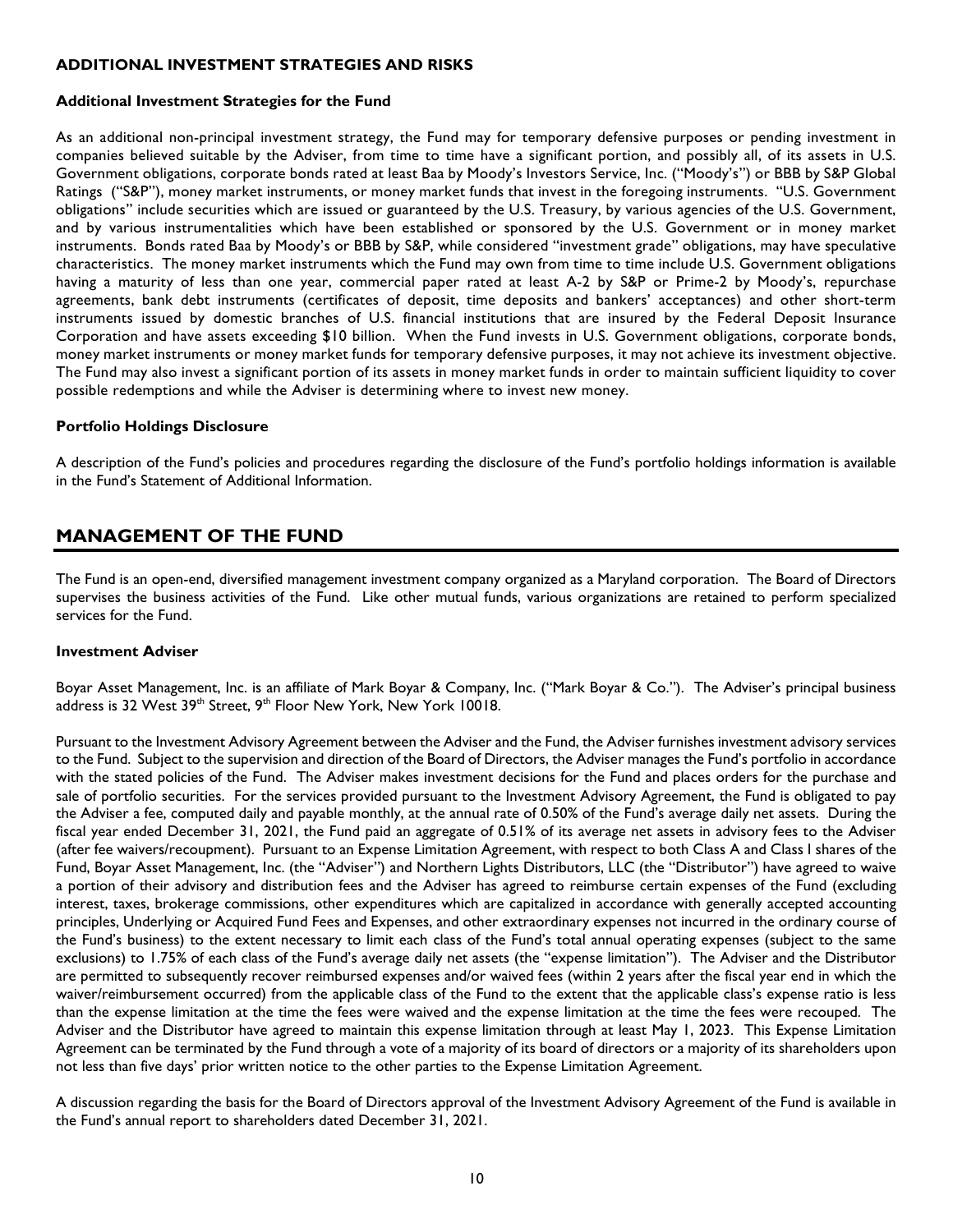#### <span id="page-12-0"></span>**Portfolio Managers**

Mark A. Boyar, a Portfolio Manager of the Fund, has served in that capacity since the inception of the Fund. As a Portfolio Manager, Mr. Mark Boyar is primarily responsible for the day-to-day management of the Fund's portfolio together with Mr. Jonathan Boyar. Mr. Mark Boyar has also been the President of the Adviser since 1983. Mr. Mark Boyar is Chairman of Boyar's Intrinsic Value Research which publishes Asset Analysis Focus, an institutionally-oriented research service that focuses on uncovering intrinsically undervalued companies for investment and merger and acquisition activity.

Jonathan I. Boyar, a Portfolio Manager of the Fund since November 13, 2018, is primarily responsible for the day-to-day management of the Fund's portfolio together with Mr. Mark Boyar. Mr. Jonathan Boyar is President of Boyar's Intrinsic Value Research LLC which publishes Asset Analysis Focus, an institutionally-oriented research service that focuses on uncovering intrinsically undervalued companies for investment and merger and acquisition activity.

The Fund's Statement of Additional Information provides additional information about Mr. Mark Boyar's and Mr. Jonathan Boyar's compensation, management of other accounts and ownership of Fund shares.

Investors in the Fund can generally expect the Fund to hold the securities of many of the companies featured in Asset Analysis Focus.

## <span id="page-12-1"></span>**HOW SHARES ARE PRICED**

The Fund's net asset value ("NAV") and offering price (NAV plus any applicable sales charges) is determined at the close of regular trading on the New York Stock Exchange ("NYSE") at the close of regular trading (normally 4:00 p.m., Eastern Time) on each day the NYSE is open (the "Valuation Time"). NAV is computed by determining the aggregate market value of all assets of the Fund, less its liabilities, divided by the total number of shares outstanding. NYSE is closed on weekends and New Year's Day, Martin Luther King, Jr. Day, Presidents' Day, Good Friday, Memorial Day, Juneteenth National Independence Day, Independence Day, Labor Day, Thanksgiving Day and Christmas Day. The NAV takes into account the expenses and fees of the Fund, including management, administration, and distribution fees. The determination of NAV for the Fund for a particular day is applicable to all applications for the purchase of shares, as well as all requests for the redemption of shares, received by the Fund (or an authorized broker or agent, or its authorized designee) before the close of trading on the NYSE on that day.

Generally, the Fund's securities are valued each day at the last quoted sales price on each security's primary exchange. Securities traded or dealt in upon one or more securities exchanges (whether domestic or foreign) for which market quotations are readily available and not subject to restrictions against resale shall be valued at the last quoted sales price on the primary exchange or, in the absence of a sale on the primary exchange, the mean of the current bid and ask prices on such exchange. Money market securities maturing in 60 days or less will be valued at amortized cost. Securities that are not traded or dealt in any securities exchange (whether domestic or foreign) and for which over-the-counter market quotations are readily available generally shall be valued at last sale price or, in the absence of a sale, at the mean of the current bid and ask prices on such over-the- counter market. Debt securities not traded on an exchange may be valued at prices supplied by a pricing agent(s) based on broker or dealer supplied valuations or matrix pricing, a method of valuing securities by reference to the value of other securities with similar characteristics, such as rating, interest rate and maturity. If market quotations are not readily available, securities will be valued at their fair market value as determined using the "fair value" procedures adopted by the Board of Directors. Investment securities and other assets and liabilities denominated in a foreign currency, are translated into U.S. dollars using the prevailing exchange rate at the nearest time prior to the Valuation Time.

The Fund may use independent pricing services to assist in calculating the value of the Fund's securities. Securities traded on a foreign exchange which has not closed by the Valuation Time or for which the official closing prices are not available at the time the NAV is determined may use alternative market prices provided by a pricing service. Prices of foreign securities quoted in foreign currencies are translated into U.S. dollars at current rates. Even when market quotations are available, they may be stale or unreliable because the security is not traded frequently, trading on the security ceased before the close of the trading market or issuer specific events occurred after the security ceased trading or because of the passage of time between the close of the market on which the security trades and the close of the NYSE and when a Fund calculates its NAV. Issuer-specific events may cause the last market quotation to be unreliable. These events may include a merger or insolvency, events which affect a geographical area or an industry segment, such as political events or natural disasters, or market events, such as a significant movement in the U.S. market. Where market quotations are not readily available, securities will be valued at their fair market value as determined in good faith in accordance with the "fair value" procedures adopted by the Board of Directors. Fair value pricing involves subjective judgments and it is possible that a fair value determination for a security is materially different than the value that could be realized upon.

With respect to any portion of the Fund's assets that are invested in one or more open-end management investment companies registered under the 1940 Act, the Fund's NAV is calculated based upon the NAV of those open-end management investment companies, and the prospectuses for these companies explain the circumstances under which those companies will use fair value pricing and the effects of using fair value pricing.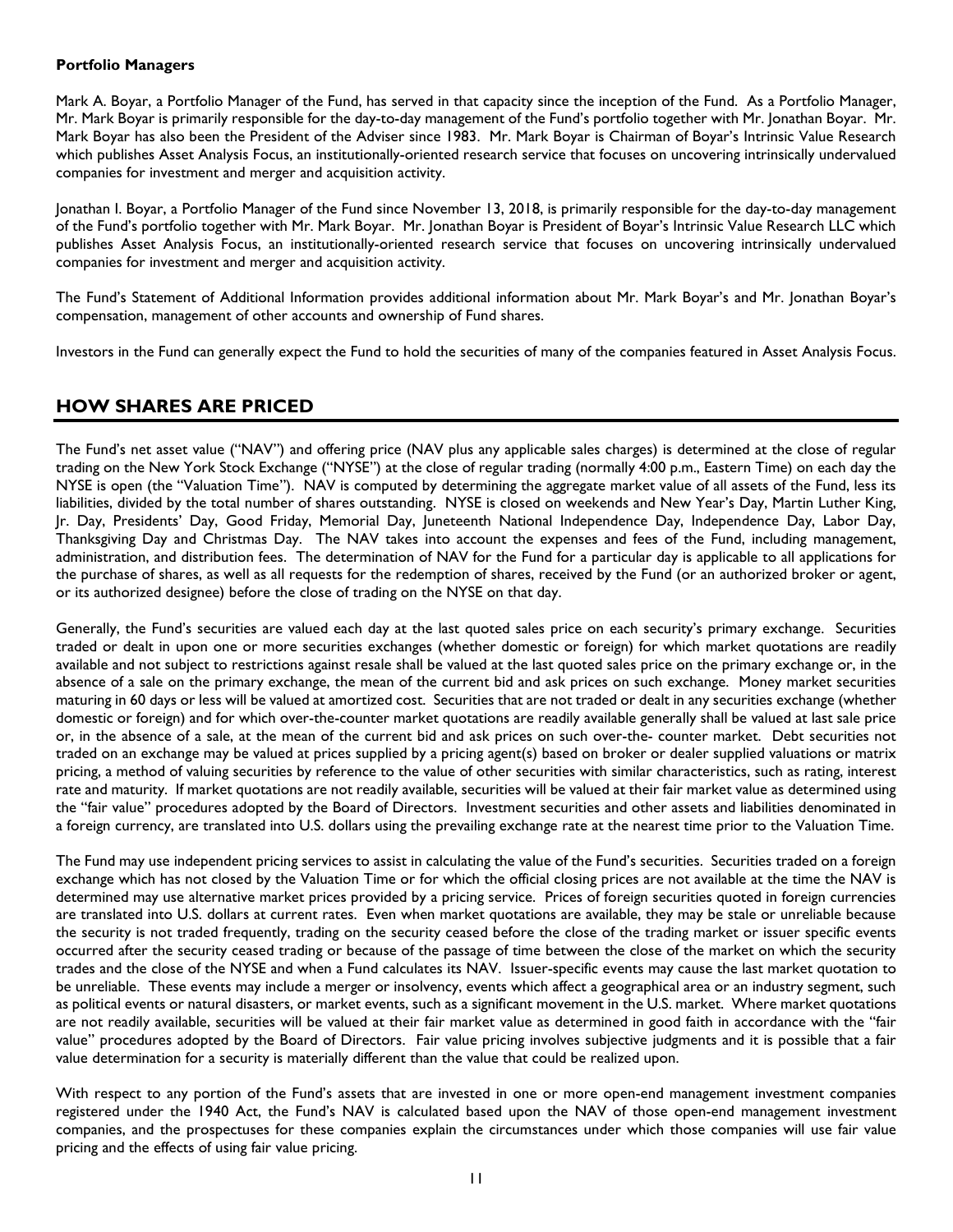## <span id="page-13-0"></span>**HOW TO PURCHASE SHARES**

To help the government fight the funding of terrorism and money laundering activities, federal law requires all financial institutions to obtain, verify and record information that identifies each person who opens an account. As a result, when you open an account, you will need to supply your name, address, date of birth and other information that will allow the Fund to identify you. If we are unable to verify your identity, we reserve the right to restrict additional transactions and/or liquidate your account at the next calculated net asset value after your account is closed (less any applicable sales/account charges and/or tax penalties) or take any other action required by law.

To establish internet transaction privileges, you must enroll through the website. You automatically have the ability to establish internet transaction privileges unless you decline the privileges on your New Account Application or IRA Application. You will be required to enter into a user's agreement through the website in order to enroll in these privileges. To purchase shares through the website, you must also have ACH instructions on your account. Redemption proceeds may be sent to you by check to the address or record, or if your account has existing bank information, by wire or ACH. Only bank accounts held at domestic financial institutions that are ACH members can be used for transactions through the Fund's website. Transactions through the website are subject to the same minimums and maximums as other transaction methods. Please call 800-266-5566 for assistance in establishing online access.

You should be aware that the internet is an unsecured, unstable, unregulated and unpredictable environment. Your ability to use the website for transactions is dependent upon the internet and equipment, software, systems, data and services provided by various vendors and third parties. While the Fund and its service providers have established certain security procedures, the Fund, the Distributor and the Transfer Agent cannot assure you that trading information will be completely secure.

There may also be delays, malfunctions, or other inconveniences generally associated with this medium. There also may be times when the website is unavailable for Fund transactions or other purposes. Should this happen, you should consider purchasing or redeeming shares by another method. None of the Fund, the Transfer Agent, the Distributor or the Adviser will be liable for any such delays or malfunctions or unauthorized interception or access to communications or account information.

Your initial investment in Class A shares of the Fund ordinarily must be at least \$2,500 (\$1,000 for tax-deferred retirement plans) and your initial investment in Class I shares of the Fund ordinarily must be at least \$5,000 (\$2,000 for tax-deferred retirement plans). You may open an account and make an initial investment through securities dealers having a sales agreement with the Distributor. You may also make a direct initial investment by sending a check and a completed account application form to the addresses indicated below. Your check must be made payable to the "Boyar Value Fund" and reference the share class of the Fund you wish to purchase.

| via Regular Mail                | via Overnight Mail                |
|---------------------------------|-----------------------------------|
| Boyar Value Fund, Inc.          | Boyar Value Fund, Inc.            |
| c/o Ultimus Fund Solutions, LLC | c/o Ultimus Fund Solutions, LLC   |
| P.O. Box 541150                 | 4221 North 203rd Street. Ste. 100 |
| Omaha, NE 68154                 | Elkhorn, NE 68022-3474            |

Purchases by check must be through a check drawn on a U.S. bank and payable in U.S. dollars. Third party checks, cash, payment in credit card, cashier checks, money orders, traveler's checks and credit card convenience checks will not be accepted. Additionally, bank starter checks are not accepted for the initial purchase into the Fund. Redemptions of Shares of the Fund purchased by check may be subject to a hold period until the check has been cleared by the issuing bank. To avoid such holding periods, Shares may be purchased through a broker or by wire, as described in this section.

If an order to purchase shares of the Fund is canceled because your check or electronic payment does not clear, a charge (minimum \$25) will be imposed and you will be responsible for any resulting losses or fees incurred by the Fund, the Distributor or the Transfer Agent in the transaction.

Shares of the Fund are sold on a continuous basis at the public offering price next determined after receipt of a purchase order by the Fund. Your purchase order must be received by the Fund's Transfer Agent prior to the close of regular trading on the NYSE (generally 4:00 p.m., Eastern Time). Shares of the Fund purchased through a broker-dealer will be sold by the Fund at the public offering price next determined after receipt of a purchase order by the broker-dealer.

If you purchase shares through a broker-dealer, it is the broker-dealer's responsibility to transmit your order in a timely manner to the Distributor in order for your account to receive that day's public offering price. Dealers may charge you a fee for effecting purchase orders.

Direct investments received in good order by the Transfer Agent after the close of NYSE are confirmed at the public offering price next determined on the following business day.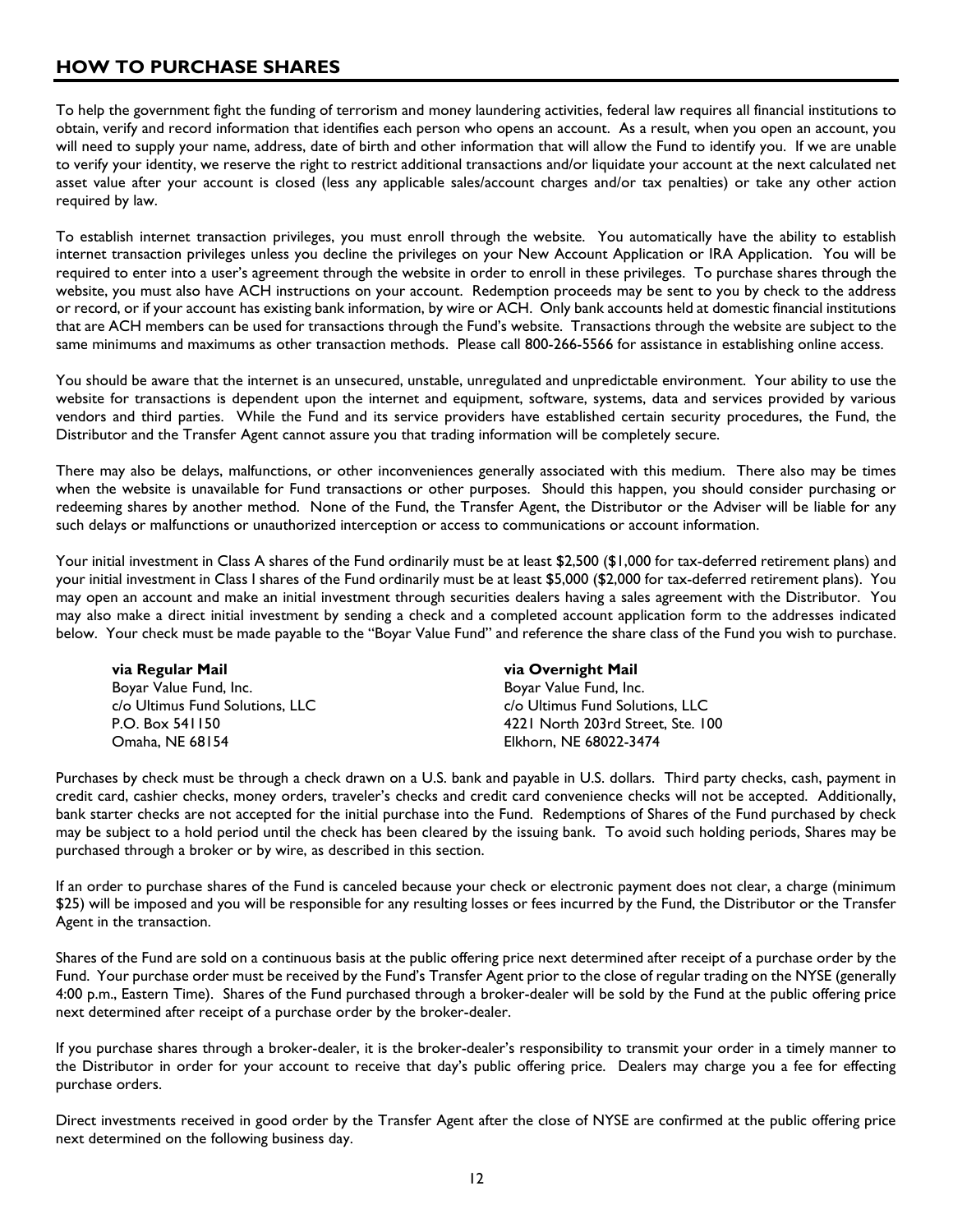Good Order: When making a purchase request, make sure your request is in good order. "Good order" means your purchase request includes:

- the *name* of the Fund;
- the *share class* of the Fund to be purchased;
- the *dollar* amount of shares to be purchased;
- a completed purchase application that corresponds to the type of account you are opening or investment stub (make sure your investment meets the account minimum or subsequent purchase investment minimum); and
- check payable to the *name* of the Fund.

**Regular Mail Orders.** Please complete and sign the Account Application form accompanying this Prospectus and send it with your check, made payable to Boyar Value Fund, Inc., to:

| via Regular Mail                | via Overnight Mail                |
|---------------------------------|-----------------------------------|
| Boyar Value Fund, Inc.,         | Boyar Value Fund, Inc.,           |
| c/o Ultimus Fund Solutions, LLC | c/o Ultimus Fund Solutions, LLC   |
| P.O. Box 541150                 | 4221 North 203rd Street, Ste. 100 |
| Omaha, NE 68154                 | Elkhorn, NE 68022-3474            |

**Bank Wire Orders.** Provided the Transfer Agent has received a completed account application, investments can be made directly by bank wire. To establish a new account or add to an existing account by wire, please call the Fund at 1-800-266-5566 for instructions.

It is important that the wire contains all the necessary information and that the Fund receives prior telephone notification to ensure proper credit. To make your initial wire purchase, you must mail a completed account application to the Transfer Agent.

**Automated Clearing House ("ACH").** Automated Clearing House (ACH) Purchase: Current shareholders may purchase additional shares via Automated Clearing House ("ACH"). To have this option added to your account, please send a letter to the Fund requesting this option and supply a voided check for the bank account. Only bank accounts held at domestic institutional that are ACH members may be used for these transactions.

You may not use ACH transactions for your initial purchase of Fund shares. ACH purchases will be effective at the closing price per share on the business day after the order is placed. The Fund may alter, modify or terminate this purchase option at any time.

**Additional Investments.** You may purchase additional shares of the Fund by mail or wire (minimum additional investment of \$1,000, except for automatic investment plans) at any time at the then current public offering price as aforementioned. Before making additional investments by bank wire, please call the Transfer Agent at 1-800-266-5566. Please follow the wire instructions provided by the Transfer Agent.

When calling for any reason, please have your account number ready, if known. Mail orders should include, when possible, the "Invest by Mail" stub that is attached to your Fund confirmation statement. Otherwise, be sure to identify your account number in your letter.

**Employees and Affiliates of the Fund.** The minimum purchase requirement is not applicable to accounts of Directors, officers or employees of the Fund or certain parties related thereto. The minimum initial investment for such accounts is \$1,000. The Fund may also, in its discretion, accept certain other accounts with less than the stated minimum initial investment.

**Stock Certificates.** Stock certificates will not be issued for your shares. Evidence of ownership will be given by issuance of periodic account statements that will show the number of shares owned.

#### **Choosing a Share Class.**

As of the effectiveness of this registration statement, the Fund is only offering Class A shares, and the Class I shares are currently closed to new and additional investment. When offered, both share classes will represent an ownership interest in the same investment portfolio and have the same rights, but each class will have its own expense structure. All share classes may not be available for purchase in all states.

Class A shares are subject to 12b-1 Plan fees that permit the Fund to pay distribution fees of up to 0.25% of the Class A shares' average net assets per year to those intermediaries offering Class A shares. Class I shares, when offered, will be available without a 12b-1 Plan fee to those investors eligible to purchase such shares. In addition, the Class A shares are subject to a sales charge while Class I shares are not.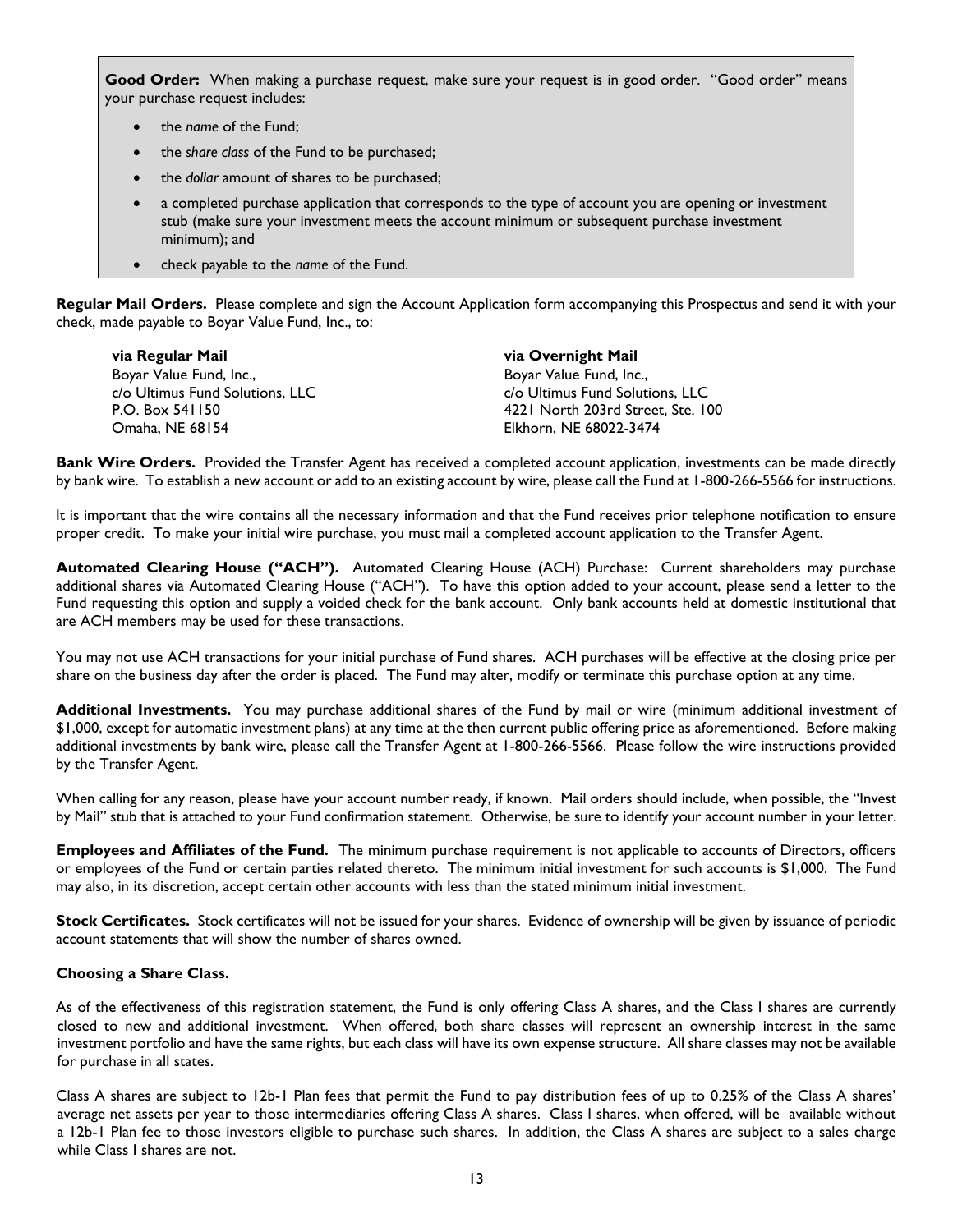When a choice of share classes is available, you should consider the size of your investment. Your financial consultant (e.g., a brokerdealer) or other financial intermediary can help you determine which share class will be best suited to your personal financial goals. Although each class will invest in the same portfolio of securities, the returns for each class will differ because each class will be subject to different expenses. While you may acquire shares of any class without the assistance of a financial consultant or other financial intermediary, you will not benefit from their experience and services if you forego such assistance.

Sales Charges. Investments in Class I shares of the Fund will not be subject to a sales charge and will be sold at NAV. However, when you purchase Class A shares of the Fund, you pay a 5.00% sales charge on the first \$50,000 of your total investment and less on investments after the first \$50,000. You do not pay a sales charge when you reinvest dividends or distributions paid by the Fund. Class A shares of the Fund are sold at the public offering price, unless you qualify to purchase shares at NAV. The public offering price is the next determined NAV per share plus a sales charge as shown in the following table.

| <b>Amount of</b>                    | Sales Charge as a % of:      | Dealer Reallowance as % of |                              |  |
|-------------------------------------|------------------------------|----------------------------|------------------------------|--|
| Investment                          | <b>Public Offering Price</b> | <b>Net Amount Invested</b> | <b>Public Offering Price</b> |  |
| Less than $$50,000$                 | 5.00%                        | 5.25%                      | 4.50%                        |  |
| \$50,000 but less than \$100,000    | 4.50%                        | 4.72%                      | 4.00%                        |  |
| \$100,000 but less than \$250,000   | 3.50%                        | 3.63%                      | 3.00%                        |  |
| \$250,000 but less than \$500,000   | 2.95%                        | 3.04%                      | 2.70%                        |  |
| \$500,000 but less than \$1,000,000 | 2.25%                        | 2.31%                      | 2.00%                        |  |
| \$1,000,000 or more                 | None*                        | None*                      |                              |  |

There is no front-end sales charge on purchases of \$1 million or more, but a contingent deferred sales charge of 1.00% may apply if a commission was paid by the Fund's principal underwriter to a participating unaffiliated dealer and the shares are redeemed within 12 months from the date of purchase.

Under certain circumstances, the Distributor may increase or decrease the reallowance to dealers. Dealers engaged in the sale of shares of the Fund may be deemed to be underwriters under the Securities Act of 1933. The Distributor retains the entire sales charge on all direct initial investments in the Fund and on all investments in accounts with no designated dealer of record.

Please direct inquiries concerning the services described in this section to the Transfer Agent at Boyar Value Fund, Inc., c/o Ultimus Fund Solutions, LLC, 4221 North 203rd Street, Suite 100, Elkhorn, Nebraska 68022-3474 or by calling 1-800-266-5566.

**Reduced Sales Load.** When purchasing Class A shares of the Fund, you may use the Right of Accumulation to combine the cost or current NAV (whichever is higher) of your existing Class A shares with the amount of your current purchases in order to take advantage of the reduced sales charges set forth in the table above. Purchases made pursuant to a Letter of Intent may also be eligible for the reduced sales charges. The minimum initial investment under a Letter of Intent is \$10,000. Completing a Letter of Intent does not obligate you to purchase additional shares, but if you do not buy enough shares to qualify for the projected level of sales charges by the end of a specified period of time (or when you sell your shares, if earlier), the Distributor will recalculate your sales charge. You must pay the additional sales charge within 20 days after you are notified of the recalculation or it will be deducted from your account (or your sale proceeds). You should contact the Transfer Agent for information about the Right of Accumulation and Letter of Intent. All holders of Class A shares may use the Right of Accumulation or a Letter of Intent, subject to the requirements listed in the Prospectus and SAI, to take advantage of the reduced sales charges.

**Purchases of Shares at Net Asset Value.** Purchases of Class I shares, when offered, will be made at NAV. Certain individuals and institutions may also purchase Class A shares of the Fund at NAV. Investors or their financial adviser must notify the Transfer Agent if the investment qualifies as a purchase at NAV.

Investors whose accounts were opened prior to May 1, 2000, are not subject to any sales charge on subsequent investments.

Class A shares of the Fund may be purchased at NAV by pension and profit sharing plans, pension funds and other company-sponsored benefit plans that (1) have plan assets of \$500,000 or more, (2) have, at the time of purchase, 100 or more eligible participants, (3) certify that they project to have annual plan purchases of \$200,000 or more, or (4) are provided administrative services by certain third-party administrators that have entered into a special service arrangement with the Adviser relating to such plans.

Banks, bank trust departments and savings and loan associations, in their fiduciary capacity or for their own accounts, may also purchase shares of the Fund at NAV. To the extent permitted by regulatory authorities, a bank trust department may charge fees to clients for whose account it purchases Class A shares at NAV. Federal and state credit unions may also purchase Class A shares at NAV.

Information regarding the Fund's sales charges, as well as information regarding reduced sales charges and waived sales charges, and the terms and conditions for the purchase, pricing and redemption of Fund shares, is available on the Fund's website at [www.boyarassetmanagement.com.](http://www.boyarassetmanagement.com/)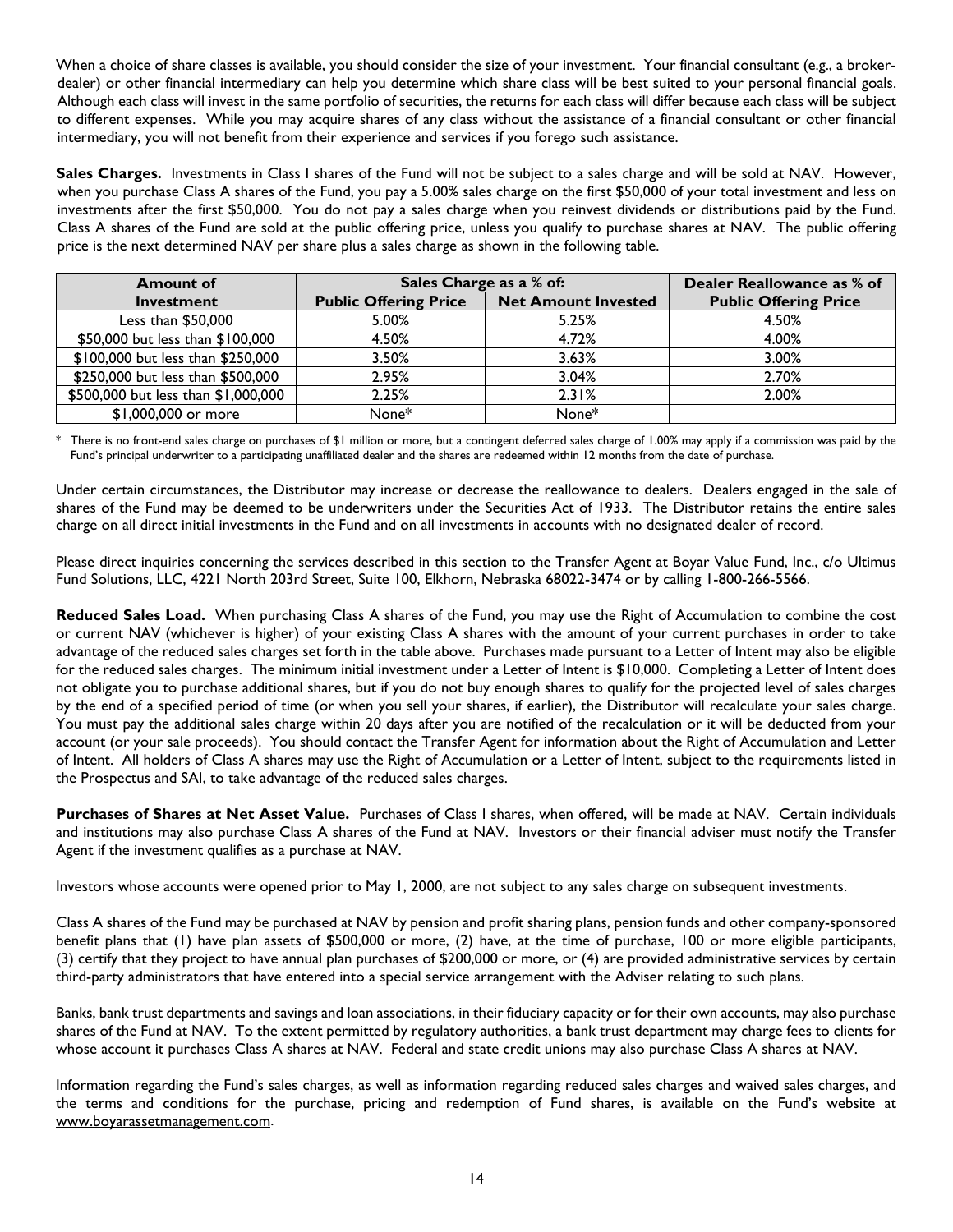Registered investment advisers who charge a fee for their services and accounts as to which a bank or broker-dealer charges an account management fee ("wrap accounts") may purchase Class A shares at NAV, provided the adviser, bank or broker-dealer has a separate agreement with the Distributor.

Clients of investment advisers may also purchase Class A shares of the Fund at NAV if their investment adviser or broker-dealer has made arrangements to permit them to do so with the Fund and the Distributor. The investment adviser must notify the Transfer Agent that an investment qualifies as a purchase at NAV. Associations and affinity groups of 20 or more and their members may purchase Class A shares of the Fund at NAV provided that management of these groups or their financial adviser has made arrangements to invest at least \$1 million. Investors or their financial adviser must notify the Transfer Agent that an investment qualifies as a purchase at NAV.

Employees, officers, directors and clients of the Adviser, Distributor or the Fund or any affiliated company, including members of the immediate family of such individuals and employee benefit plans established by such entities, may also purchase Class A shares of the Fund at NAV. Investors must notify the Transfer Agent that an investment qualifies as a purchase at NAV.

**Contingent Deferred Sales Load for Certain Purchases of Shares.** A contingent deferred sales charge is not imposed on redemptions of Class I shares of the Fund. However, a contingent deferred sales charge is imposed upon certain redemptions of Class A shares of the Fund purchased at NAV in amounts totaling \$1 million or more, if the dealer's commission described above was paid by the Fund's principal underwriter and the shares are redeemed within 12 months from the date of purchase. The contingent deferred sales charge will be equal to 1% of the NAV at the time of purchase of the shares being redeemed or the amount redeemed, whichever is less. In determining whether the contingent deferred sales charge is payable, it is assumed that shares not subject to the contingent deferred sales charge are the first redeemed followed by other shares held for the longest period of time. The contingent deferred sales charge will not be imposed upon shares representing reinvested dividends or capital gains distributions, or upon amounts representing share appreciation.

Redemptions of such shares of the Fund held for at least 12 months will not be subject to the contingent deferred sales charge. The contingent deferred sales charge is currently waived for any partial or complete redemption following death or disability (as defined in the Internal Revenue Code) of a shareholder (including one who owns the shares with his or her spouse as a joint tenant with rights of survivorship) from an account in which the deceased or disabled is named.

The Fund may require documentation prior to waiver of the charge, including death certificates, physicians' certificates, etc.

## <span id="page-16-0"></span>**HOW TO REDEEM SHARES**

You have the right to sell ("redeem") all or any part of your shares subject to certain restrictions. A contingent deferred sales load (charge) may apply to a redemption of Fund Class A shares purchased at NAV, excluding accounts opened prior to May 1, 2000. Please refer to "How to Purchase Shares" for more information.

Redemption requests may direct that the proceeds be wired directly to your existing account in any commercial bank or brokerage firm in the United States as designated on your application. For a \$10 fee, which will be deducted from your redemption proceeds, we can transmit the proceeds by wire to a pre-authorized bank or brokerage account. The Fund reserves the right, upon 30 days' notice, to change the processing fee. Your bank or brokerage firm may also impose a charge for processing the wire. In the event that wire transfer of funds is impossible or impractical, the redemption proceeds will be sent by mail to the designated account.

You will receive the NAV per share next determined after receipt by the Transfer Agent (or other agents of the Fund) of your redemption request in the form described above. Payment is normally made within 3 business days after tender in such form. If the shares being redeemed were purchased by check, the Fund may delay payment of your sale proceeds, which are payable at the next determined NAV following the receipt your redemption request in "good order", as described below, until your check has cleared. This may take up to 15 days from the date of purchase. To eliminate this delay, you may purchase shares of the Fund by certified check or wire.

**Redeeming by Mail:** You may redeem shares of the Fund on each day that the Fund is open for business by sending a written request to the Transfer Agent. The request must state the number of shares or the dollar amount to be redeemed and your account number. The request must be signed exactly as your name appears on the Fund's account records. If the shares to be redeemed have a value of \$100,000 or more, you must provide a Medallion Signature Guarantee from any eligible guarantor institution, including banks, brokers and dealers, credit unions, national securities exchanges, registered securities associations, clearing agencies and savings associations. If the name(s) or the address on your account has been changed within 30 days of your redemption request, you will be required to request the redemption in writing with your Medallion Signature Guarantee, regardless of the value of the shares being redeemed. At the discretion of the Fund or the Transfer Agent, corporate investors and other associations may be required to furnish an appropriate certification authorizing redemptions to ensure proper authorization.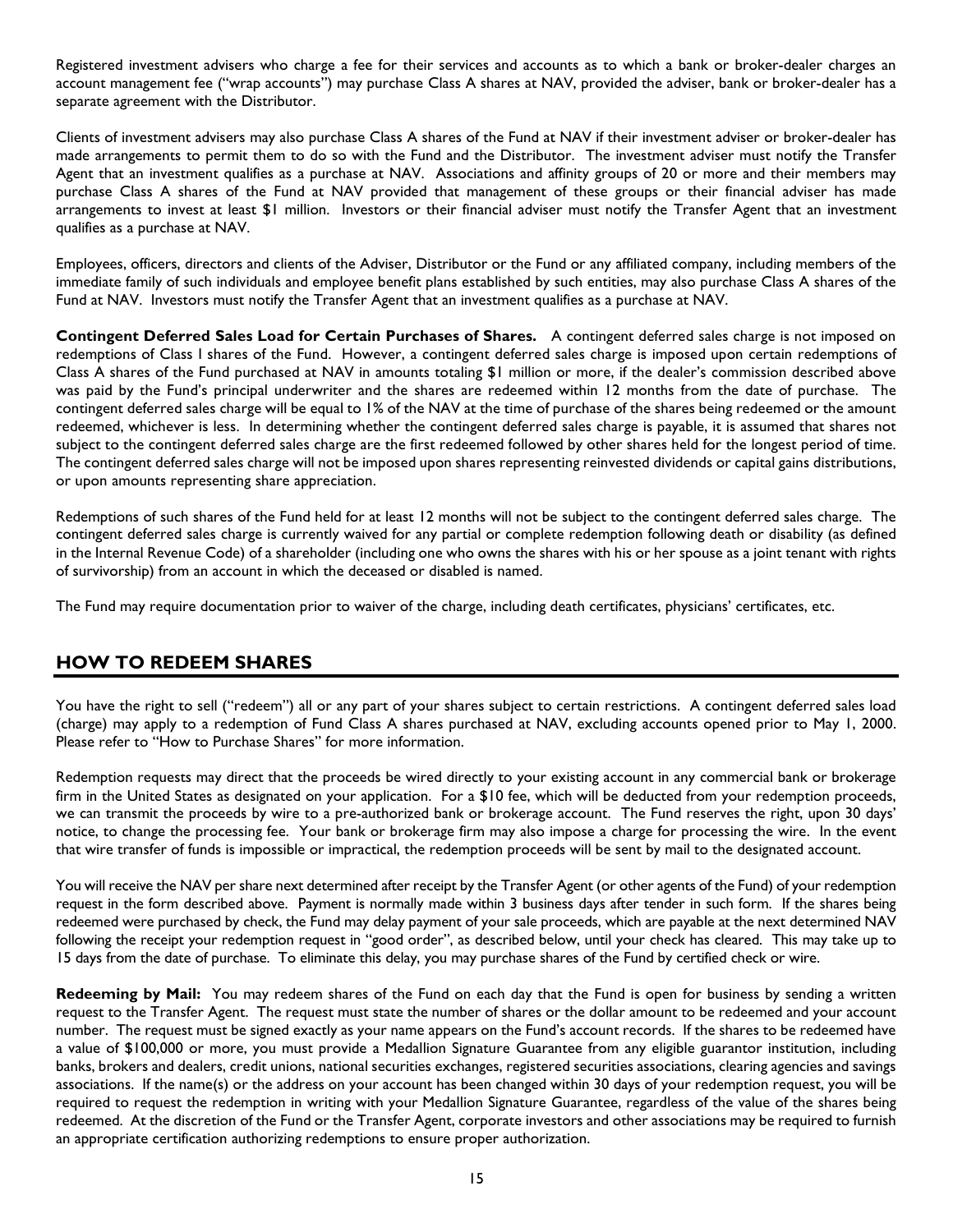If you own an IRA or other retirement plan, you must indicate on your redemption request whether the Fund should withhold federal income tax. Unless you elect in your redemption request that you do not want to have federal tax withheld, the redemption will be subject to withholding.

Mail your request and documentation to:

| via Regular Mail                | via Overnight Mail                |
|---------------------------------|-----------------------------------|
| Boyar Value Fund, Inc.          | Boyar Value Fund, Inc.            |
| c/o Ultimus Fund Solutions, LLC | c/o Ultimus Fund Solutions, LLC   |
| P.O. Box 541150                 | 4221 North 203rd Street, Ste. 100 |
| Omaha, NE 68154                 | Elkhorn, NE 68022-3474            |

**Redeeming by Telephone:** The telephone redemption privilege is automatically available to all new accounts. If you do not want the telephone redemption privilege, you must indicate this in the appropriate area on your account application or you must write to the Fund and instruct it to remove this privilege from your account. If you own an IRA, you will be asked whether or not the Fund(s) should withhold federal income tax.

The proceeds will be sent by mail to the address designated on your account or wired directly to your existing account in a bank or brokerage firm in the United States as designated on your application. To redeem by telephone, call 800-266-5566. The redemption proceeds normally will be sent by mail, ACH, or by wire within three business days after receipt of your telephone instructions. You may redeem shares up to \$100,000.

During periods of high market activity, you may encounter higher than usual wait times. Please allow sufficient time to ensure that you will be able to complete your telephone transaction prior to market close. Neither the Fund nor its Transfer Agent will be held liable if you are unable to place your trade due to high call volume.

The Fund reserves the right to suspend the telephone redemption privileges with respect to your account if the name(s) or the address on the account has been changed within the previous 30 days. Neither the Fund, the Transfer Agent, nor their respective affiliates will be liable for complying with telephone instructions they reasonably believe to be genuine or for any such loss. The Fund or the Transfer Agent, or both of them, will employ reasonable procedures to determine that telephone instructions are genuine. If the Fund and/or the Transfer Agent do not employ these procedures, they may be liable to you for losses due to unauthorized or fraudulent instructions. These procedures may include, among others, requiring forms of personal identification prior to acting upon telephone instructions, providing written confirmation of the transactions and/or tape-recording telephone instructions.

Good Order: Your redemption request will be processed if it is in "good order." To be in good order, the following conditions must be satisfied:

- The request should be in writing, unless redeeming by telephone, indicating the number of shares or dollar amount to be redeemed;
- The request must identify your account number;
- The request should be signed by you and any other person listed on the account, exactly as the shares are registered; and
- If you request that the redemption proceeds be sent to a person, bank or an address other than that of record or paid to someone other than the record owner(s), or if the address was changed within the last 30 days, or if the proceeds of a requested redemption exceed \$100,000, the signature(s) on the request must be medallion signature guaranteed by an eligible signature guarantor.

You may redeem your shares through a brokerage firm or financial institution that has been authorized to accept orders on behalf of the Fund at the Fund's NAV next determined after your order is received by such organization in proper form before the close of trading on the NYSE, generally 4:00 p.m., Eastern Time, or such earlier time as may be required by such organization.

These organizations may be authorized to designate other intermediaries to act in this capacity. Such an organization may charge you transaction fees on redemptions of Fund shares and may impose other charges or restrictions or account options that differ from those applicable to shareholders who redeem shares directly through the Transfer Agent.

The Fund reserves the right to require you to close your account if at any time the value of your Class A shares is less than \$2,500 (based on actual amounts invested, unaffected by market fluctuations) or the value of your Class I shares is less than \$5,000, or such other minimum amount as the Fund may determine from time to time. After notification to you of the Fund's intention to close your account, you will be given 60 days to increase the value of your account to the minimum amount.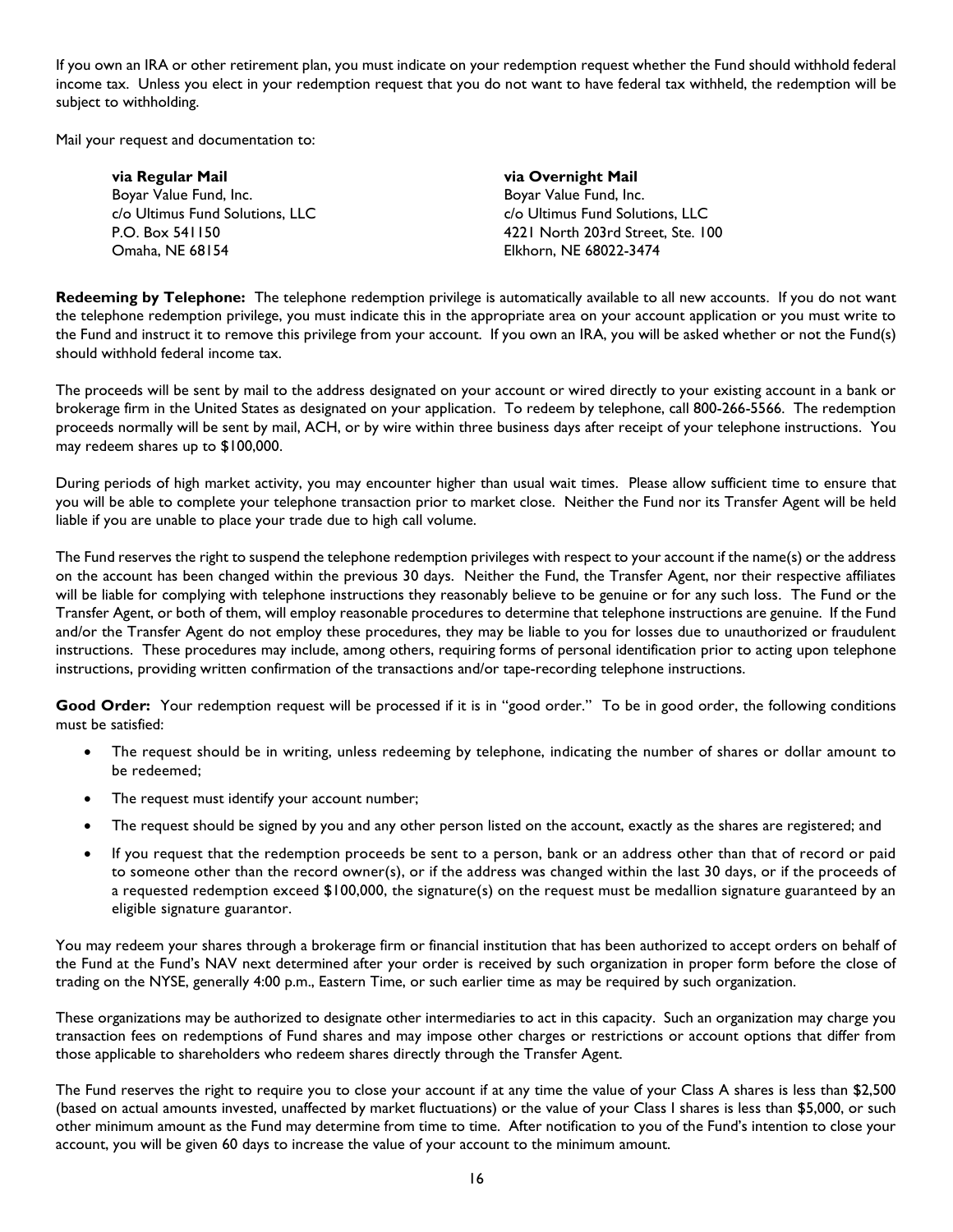The Fund reserves the right to suspend the right of redemption or to postpone the date of payment for more than 3 business days under unusual circumstances as permitted by the Investment Company Act of 1940 or as otherwise determined by the Securities and Exchange Commission: (1) for any period (a) during which the NYSE is closed, other than any customary weekend and holiday closings, or (b) during which trading on the NYSE is restricted; (2) for any period during which an emergency exists as a result of which (a) disposal by the Fund of securities owned by it is not reasonably practical, or (b) it is not reasonably practical for the Fund to determine the fair value of its net assets; or (3) for such other periods as the Securities and Exchange Commission may by order permit for the protection of the Fund's shareholders.

The Fund has implemented measures designed to enable it to pay redemption proceeds in a timely fashion while maintaining adequate liquidity. The Adviser continually monitors portfolio liquidity and adjusts the Fund's cash level based on portfolio composition, redemption rates, market conditions, and other relevant criteria. In addition, the Adviser may meet redemption requests and manage liquidity by (i) selling portfolio securities, (ii) transacting in exchange-traded funds and/or derivatives, or (iii) paying redemption proceeds in-kind, as discussed below. Despite the Fund's reasonable best efforts, however, there can be no assurance that the Fund will manage liquidity successfully in all market environments. As a result, the Fund may not be able to pay redemption proceeds in a timely fashion because of unusual circumstances.

Under unusual circumstances, when the Board of Directors deems it appropriate, the Fund may make payment for shares redeemed in portfolio securities or other property of the Fund taken at current value. Securities delivered in payment of redemptions are valued at the same value assigned to them in computing the NAV. Shareholders receiving such securities may incur brokerage costs on their sales.

**Redemption Fee.** The Fund may assess a short-term redemption fee of 2.00% of the total redemption amount if you sell your shares, including exchanging your shares for shares of another fund, after holding them for less than 60 days. The redemption fee is paid directly to the Fund and is designed to offset brokerage commissions, market impact and other costs associated with short-term trading of Fund shares.

For purposes of determining whether the redemption fee applies, the shares that were held the longest will be redeemed first. Although the Fund has a goal of assessing this redemption fee on applicable redemptions, the redemption fee may not apply in certain circumstances where it is not currently practicable for the Fund to impose the fee, such as redemptions of shares held in certain omnibus accounts or retirement plans or redemptions under a certain dollar amount. You should consult with your retirement plan administrator or omnibus account representative to determine whether the redemption fee is applicable to your shares.

The redemption fee may also not apply to redemptions that do not indicate market timing strategies, such as redemptions of shares through automatic non-discretionary rebalancing programs, systematic withdrawal plans, redemptions requested within 60 days following the death or illness of the shareholder (or, if a trust, its beneficiary), redemptions requested pursuant to minimum required distributions from retirement plans or redemptions initiated by the Fund. The redemption fee will not apply to shares acquired through reinvestment of dividends and other distributions.

## <span id="page-18-0"></span>**SHAREHOLDER SERVICES**

Contact the Transfer Agent (nationwide, call toll-free 1-800-266-5566) for additional information about the shareholder services described below.

#### **Systematic Withdrawal Plan**

If the shares in your account have a value of at least \$25,000, you may elect to receive, or may designate another person to receive, monthly or quarterly payments in a specified amount of not less than \$100 each. There is no charge for this service.

#### **Tax-Deferred Retirement Plans**

Shares of the Fund are available for purchase in connection with the following tax-deferred retirement plans:

- Individual retirement account (IRA) plans for individuals and their non-employed spouses, including Roth IRAs; and
- Qualified pension and profit-sharing plans for employees, including those profit-sharing plans with a 401(k) provision.

#### **Direct Deposit Plans**

Shares of the Fund may be purchased through direct deposit plans offered by certain employers and government agencies. These plans enable you to have all or a portion of your payroll or social security checks transferred automatically to purchase shares of the Fund.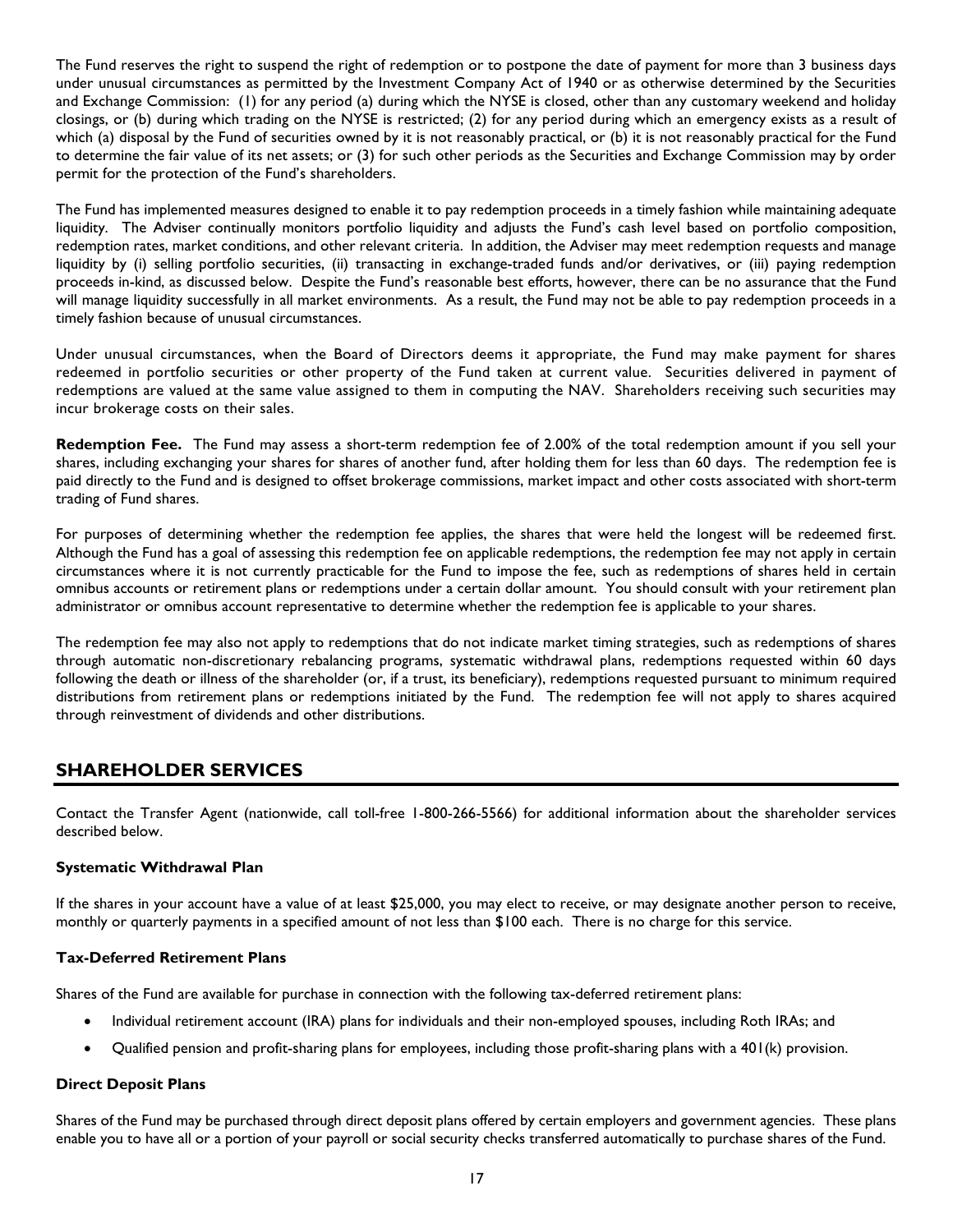#### **Automatic Investment Plan**

You may make automatic monthly investments in the Fund from your bank, savings and loan or other depository institution account. The minimum investment must be \$100 under the plan. The Fund pays the costs associated with these transfers, but reserves the right, upon 30 days' written notice, to charge a reasonable fee for this service. Your depository institution may impose its own charge for debiting your account, which would reduce your return from an investment in the Fund.

#### **Delivery of Prospectus and Shareholder Reports**

Subject to your express or implied consent, upon notice by the Transfer Agent, the Fund may elect to send prospectuses and shareholder reports on a "household" basis. This means that the Fund may send only one copy of a prospectus or annual report and semiannual report to a household that has multiple Fund accounts. You may revoke your consent by contacting the Transfer Agent in writing, at the address listed in the "How to Purchase Shares" section. The Transfer Agent will begin sending you individual copies of the Fund's prospectus and shareholder reports it delivers 30 days after receiving your revocation.

## <span id="page-19-0"></span>**DIVIDENDS AND DISTRIBUTIONS, TAX STATUS**

#### **Dividends and Distributions**

The following discussion is a summary of federal income tax consequences of the ownership of Fund shares. This discussion does not address shareholders subject to special rules, such as those who hold Fund shares through an IRA, 401(k) plan, or other tax-advantaged account. Except as specifically noted, the discussion does not address state, local, or non-U.S. taxes. You should consult your tax advisor about your particular tax situation.

The Fund expects to distribute substantially all of its net investment income and net realized capital gains, if any, on an annual basis. The Fund may also pay dividends and capital gain distributions at other times if necessary for the Fund to avoid U.S. federal income or excise tax. You may elect to receive dividend and capital gain distributions in either cash or additional shares. You should indicate your choice of option on your account application, which you may change on a prospective basis. If no option is specified on your account application, distributions will automatically be reinvested in additional shares. All distributions will be based on the NAV in effect on the payable date. No sales charge is imposed on any reinvestment of distributions and dividends in additional shares of the Fund. You will generally be taxed on dividends and distributions you receive, regardless of whether you reinvest them or receive them in cash.

If you select to receive distributions in cash and the U.S. Postal Service cannot deliver your checks or if your checks remain uncashed for 90 days, your dividends may be reinvested in your account at the then current NAV and your account will be converted to the reinvest option, which you may change on a prospective basis. No interest will accrue on an amount represented by uncashed distribution checks.

#### **Taxes**

The Fund has qualified and intends to continue to qualify for the special tax treatment afforded a "regulated investment company" under Subchapter M of the Internal Revenue Code so that it does not pay federal taxes on income and capital gains distributed to shareholders. The Fund intends to distribute annually all or substantially all of its net investment income and any net realized capital gains to its shareholders. Distributions of net realized short-term capital gains, if any, are taxable as ordinary income. Distributions from net investment income are taxable either as ordinary income or, if so designated by the Fund and certain other conditions, including holding period requirements, are met by the Fund and the shareholder, as "qualified dividend income" taxable to individual shareholders at a reduced maximum U.S. federal income tax rate. Dividends distributed by the Fund from net investment income may be eligible, in whole or in part, for the dividends-received deduction available to corporations.

At the time of an investor's purchase of Fund shares, a portion of the purchase price will be attributable to realized or unrealized appreciation in the Fund's portfolio or undistributed taxable income of the Fund. Consequently, subsequent distributions by the Fund with respect to these shares from such appreciation or income may be taxable to such investor even if the net asset value of the investor's shares is, as a result of the distributions, reduced below the investor's cost for such shares and the distributions economically represent a return of a portion of the investment. Due to the Fund's "buy and hold" investment strategy, as well as its tax sensitivity to avoiding short-term capital gains, as of December 31, 2021, the Fund had assets with unrealized capital gains of \$19,391,277, which constituted 59% of the Fund's net asset value. If these gains were to be recognized when such assets are eventually sold by the Fund, shareholders would be taxable on the distribution of such gains to them, even though they may be receiving, in effect, a partial return of the shareholder's capital investment. Similarly, investors should consider the tax consequences of buying Fund shares shortly before the record date of a dividend or capital gain distribution, because such a dividend or distribution will generally be taxable even though in economic terms it represents a partial return of the shareholder's capital investment.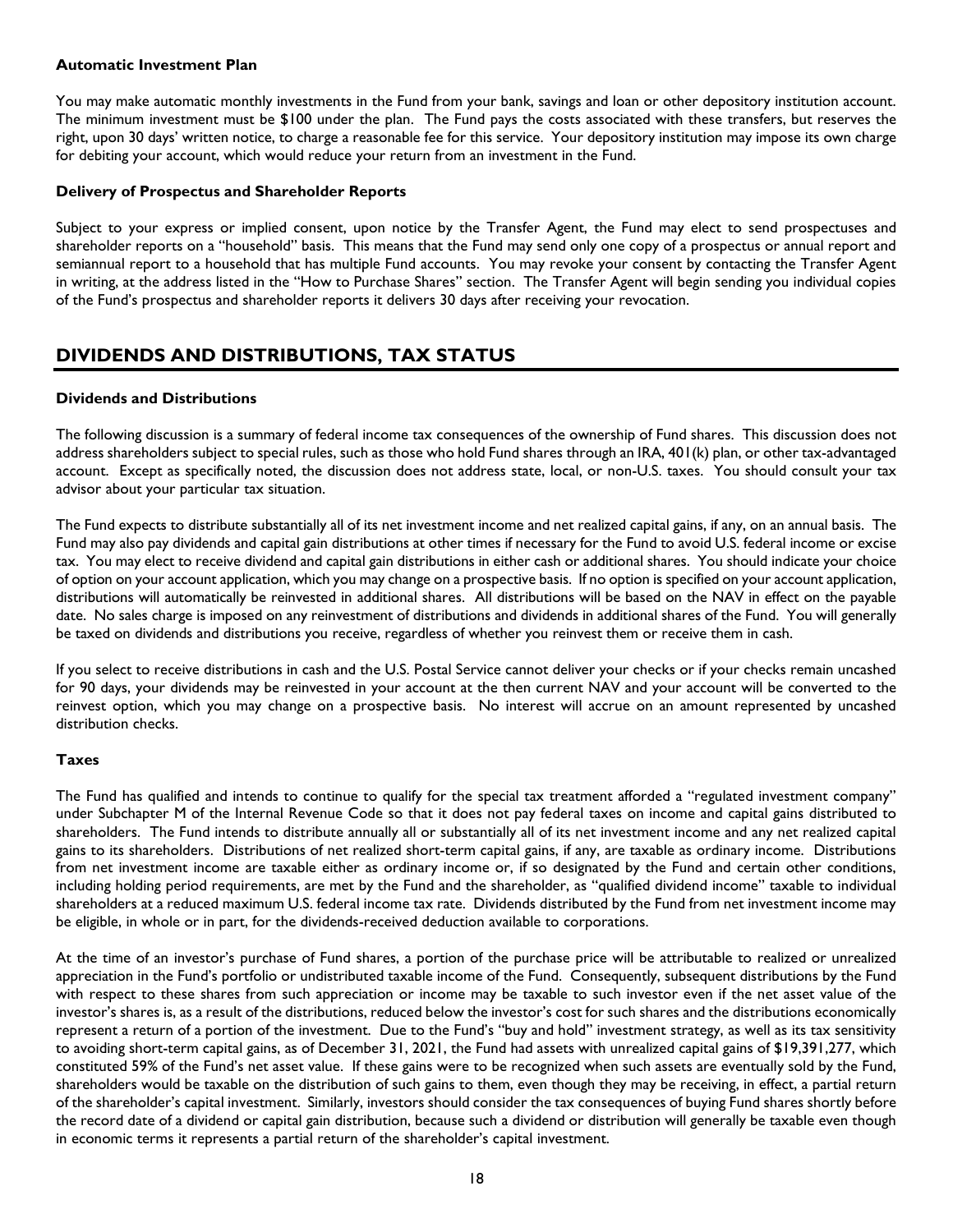In certain circumstances, the Fund may consider using use the so-called "equalization method" of accounting to mitigate this effect. Under this method, the Fund would allocate a portion of its "accumulated earnings and profits," which generally equals a Fund's undistributed net investment income and realized capital gains, with certain adjustments, to redemption proceeds. This method would permit the Fund to achieve more balanced distributions for both continuing and redeeming shareholders. Although using this method generally would not affect the Fund's total returns, it might reduce the amount of income and gains that the Fund would otherwise distribute to continuing shareholders by reducing the effect of redemptions of Fund shares on Fund distributions to shareholders. The IRS has not sanctioned the particular equalization method that might be used by the Fund, and thus the Fund's use of this method may be subject to IRS scrutiny.

Distributions of net capital gains (i.e., the excess of net long-term capital gains over net short-term capital losses) by the Fund are taxable to you as capital gains without regard to the length of time you have held your Fund shares. Due to the investment strategies used by the Fund, distributions are generally expected to consist of net capital gains; however, the nature of the Fund's distributions could vary in any given year. Redemptions of shares of the Fund are taxable events on which you may realize a capital gain or loss in an amount equal to the difference between the net amount of sale proceeds that you receive and your tax basis for the shares that you sell. Certain limitations may apply that could limit your ability to deduct capital losses currently.

Also, a 3.8% Medicare contribution tax generally is imposed on the net investment income of U.S. individuals, estates and trusts whose income exceeds certain threshold amounts. For this purpose, net investment income generally will include income distributions from the Fund and capital gains attributable to the sale, redemption or exchange of Fund shares. This tax is in addition to the income taxes that are otherwise imposed on ordinary income, qualified dividend income and capital gains.

After the end of each year, the Fund will send a statement to you with information about the dividends and distributions that you received and any redemptions of shares during the previous year. In addition to federal taxes, you may be subject to state and local taxes on distributions.

As with all mutual funds, the Fund may be required to apply backup withholding at the rate of 24% on all taxable distributions payable to a shareholder if the shareholder fail to provide the Fund with their correct social security number or other taxpayer identification number or make required certifications, or if the Internal Revenue Service notifies the Fund to implement backup withholding from the shareholder, or if to the Fund's knowledge, an incorrect number has been furnished. An individual taxpayer's identification number usually is his or her social security number.

Please note that you will continue to be responsible for calculating and reporting the cost basis of Fund shares that were purchased prior to January 1, 2012. Fund shareholders should consult with their tax advisers to determine the best IRS-accepted cost basis method for their tax situation and to obtain more information about how the new cost basis reporting law applies to them. Shareholders also should carefully review the cost basis information provided to them by the Fund and make any additional basis, holding period or other adjustments that are required when reporting these amounts on their federal income tax returns. The Fund's default cost basis method is Average Cost.

If you are investing through a tax-deferred retirement account, such as an IRA, special tax rules apply and you should consult your tax adviser for detailed information about the tax consequences to you of owning Fund shares. If you own an IRA or other retirement plan, you must indicate on your redemption request whether the Fund should withhold federal income tax. Unless you elect in your redemption request that you do not want to have federal tax withheld, the redemption will be subject to withholding.

The above discussion is meant only as a summary; more information is available in the SAI. Further, the above tax information does not constitute individual tax advice. Please consult your tax adviser with respect to the specific federal, state, local and foreign tax consequences of investing in the Fund.

## <span id="page-20-0"></span>**FREQUENT PURCHASES AND REDEMPTIONS OF SHARES**

**Excessive Trading Policy.** Purchases and exchanges should be made for investment purposes only. Frequent trades in your account or accounts controlled by you can disrupt portfolio investment strategies, harm Fund performance by forcing the Fund to hold excess cash or to liquidate certain portfolio securities prematurely and increase expenses for all investors, including long-term investors who do not generate these costs. An investor may use short-term trading as a strategy, for example, if the investor believes that the valuation of the Fund's portfolio securities for purposes of calculating its net asset value does not fully reflect the then current fair market value of those holdings. The Fund discourages, and does not take any intentional action to accommodate, excessive and shortterm trading practices, such as market timing. Although there is no generally applied standard in the marketplace as to what level of trading activity is excessive, we may consider trading in the Fund's shares to be excessive for a variety of reasons, such as if:

- You sell shares within a short period of time after the shares were purchased;
- You make two or more purchases and redemptions within a short period of time;
- You enter into a series of transactions that is indicative of a timing pattern or strategy; or
- We reasonably believe that you have engaged in such practices in connection with other mutual funds.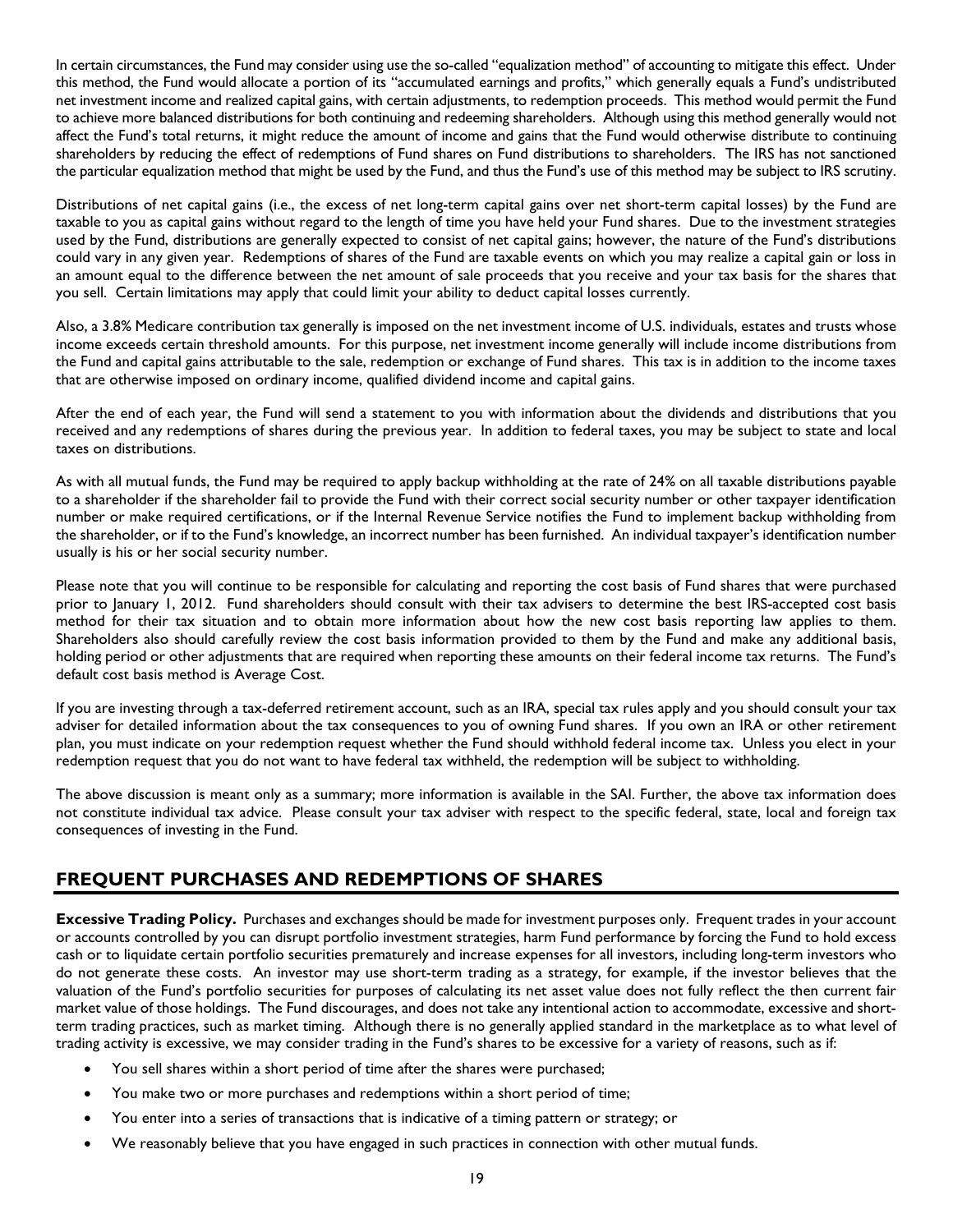To deter such activities, the Board of Directors has adopted an Excessive Trading Policy. Under this policy, the Fund or its agents may temporarily or permanently suspend or terminate, without any prior notice, exchange privileges of any investor who makes more than two exchanges (each exceeding \$10,000 in value) out of the Fund within 60 days of each other and bar, without any prior notice, future purchases of the Fund by such an investor, including transactions representing excessive trading and transactions accepted by any shareholder's financial intermediary. In addition, the Fund or its agents may reject any purchase orders (including exchange purchases) by any investor or group of investors indefinitely for any reason, and shall reject any such purchase orders that they believe are attributable to market timers or are otherwise excessive or potentially disruptive to the Fund.

While recognizing that shareholders may have a legitimate need to adjust their Fund investments as their financial needs or circumstances change, the Fund currently uses additional methods to reduce the risk of market timing. These methods include, but are not limited to:

- Assessing a 2.00% redemption fee for shares redeemed within 60 days of purchase; and
- A \$10 fee, which will be deducted from your redemption proceeds, when the proceeds are transmitted by wire.

Orders placed by investors in violation of the exchange limits or the excessive trading policies or by investors that the Fund believes are market timers will be revoked or cancelled by the Fund on the next business day after receipt of the order.

Systematic purchases and redemptions transactions are exempt from this policy. This policy may be modified for accounts held by certain retirement plans to conform to plan exchange limits or Department of Labor regulations, and for certain automated or preestablished exchange, asset allocation or dollar cost averaging programs. These exchange limits are subject to the Fund's ability to monitor exchange activity, as discussed under "Limitations on the Ability to Detect and Curtail Excessive Trading Practices" below. In applying this policy, the Fund considers the information available to it at the time and may consider trading done in multiple accounts under common ownership, control or influence.

Additional information regarding the Fund's policies with respect to purchases and redemptions of Fund shares are described in the "How to Purchase Shares" and "How to Redeem Shares" sections of this Prospectus. Except as described in these sections, the Fund's policies regarding frequent trading of Fund shares are applied uniformly to all shareholders.

**Limitations on the Ability to Detect and Curtail Excessive Trading Practices.** Shareholders seeking to engage in excessive trading practices may deploy a variety of strategies to avoid detection, and, despite the best efforts of the Fund to prevent excessive trading, there is no guarantee that the Fund or its agents will be able to identify such shareholders or curtail their trading practices. The Fund receives purchase and redemption orders through financial intermediaries and cannot always know or reasonably detect excessive trading which may be facilitated by these intermediaries or by the use of omnibus account arrangements offered by these intermediaries to investors. Omnibus account arrangements are common forms of holding shares of the Fund, particularly among certain financial intermediaries, retirement plans and variable insurance products. These arrangements often permit multiple investors to aggregate their respective share ownership positions and purchase, redeem and exchange Fund shares where the identity of the particular shareholder(s) is not known to the Fund.

#### **Distributor**

Northern Lights Distributors, LLC is located at 4221 North 203rd Street, Suite 100, Elkhorn, Nebraska 68022-3474, and serves as distributor and principal underwriter to the Funds. The Distributor is a registered broker-dealer and member of the Financial Industry Regulatory Authority, Inc. ("FINRA"). Shares of the Fund are offered on a continuous basis.

With respect to Class A shares only, the Distributor is paid monthly fees by the Fund in connection with the distribution of the Fund's shares and the servicing of shareholder accounts. A monthly fee, authorized pursuant to a Shareholder Servicing and Distribution Plan adopted by the Fund (the "Plan") pursuant to Rule 12b-1 under the Investment Company Act of 1940, is calculated at the annual rate of 0.25% of the value of the average daily net assets of the Class A shares of the Fund and is used by the Distributor to provide compensation for services relating to the distribution of the Fund's Class A shares and the ongoing servicing and/or maintenance of shareholder accounts with the Fund. Compensation is paid by the Distributor to persons, including employees of the Distributor, who assist with the distribution of the Fund's Class A shares, respond to inquiries of shareholders of the Fund regarding their ownership of Class A shares or their accounts with the Fund or who provide other similar services not otherwise required to be provided by other agents of the Fund. Because these fees are paid out of the Fund's Class A share assets on an on-going basis, over time these fees will increase the cost of your investment in Class A shares and may cost you more than paying other types of sales charges.

Payments under the Plan are not tied exclusively to the expenses actually incurred by the Distributor, and the payments may exceed expenses actually incurred by the Distributor. The Board of Directors evaluates the appropriateness of the Plan and its payment terms on an ongoing basis and in doing so considers all relevant factors, including expenses borne by the Distributor and amounts it receives under the Plan.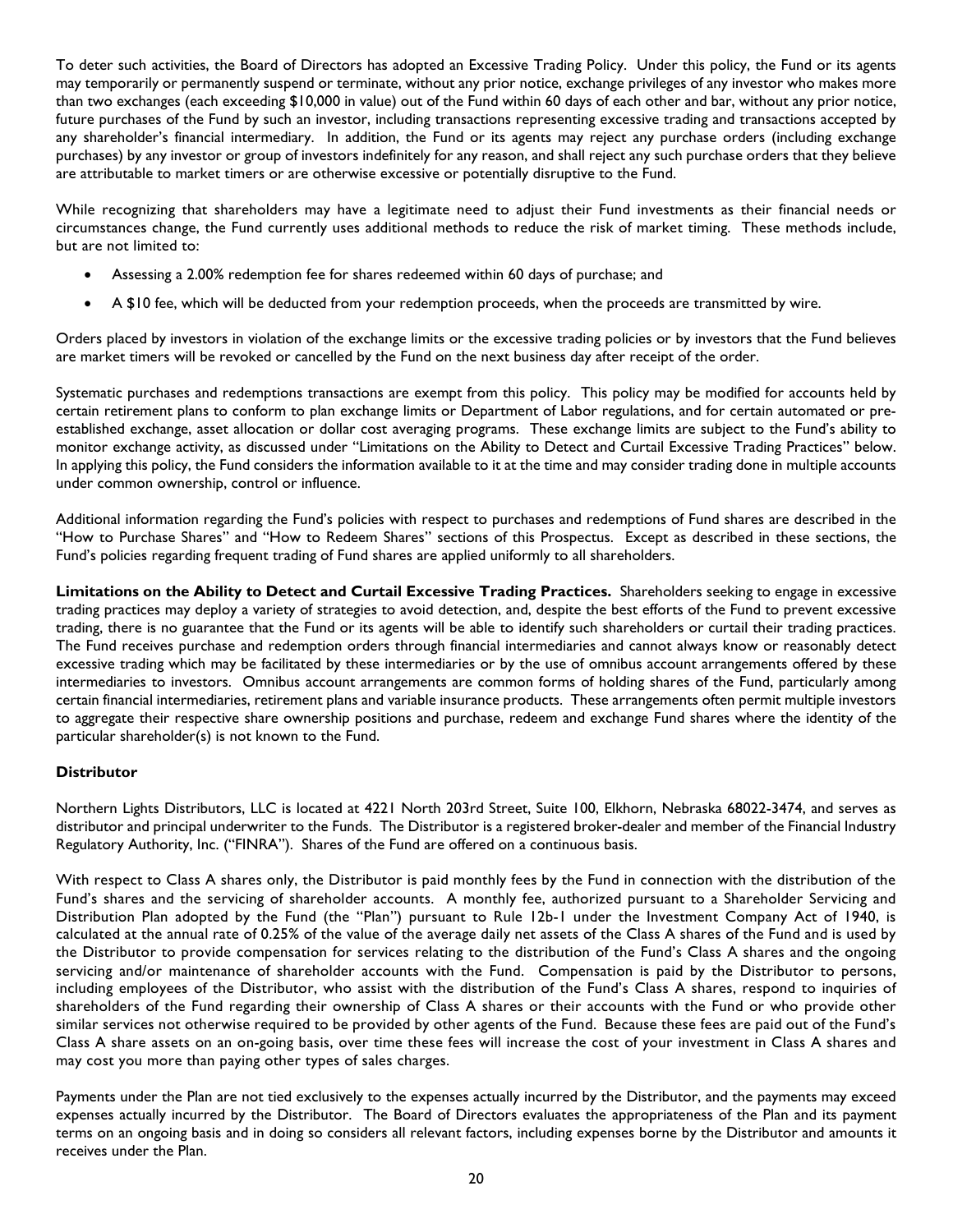## <span id="page-22-0"></span>**FINANCIAL HIGHLIGHTS**

The financial highlights table is intended to help you understand the Fund's financial performance for the past 5 years. Certain information reflects financial results for a single Fund share. The total returns in the table represent the rate that an investor would have earned or lost on an investment in the Fund (assuming reinvestment of all dividends and distributions). The information for the fiscal years ended December 31, 2021, 2020, 2019, 2018, and 2017 has been audited by BBD, LLP whose report, along with the Fund's financial statements, are included in the Fund's annual report for those years, which is available upon request.

No financial highlights are presented for the Class I shares because they had not commenced operations prior to the fiscal year ended December 31, 2021.

#### **Class A Shares**

|                                                                                           | Year<br><b>Ended</b><br>December 31,<br><b>2021</b> | Year<br><b>Ended</b><br>December 31,<br>2020 | Year<br><b>Ended</b><br>December 31,<br>2019 |    | Year<br><b>Ended</b><br>December 31,<br>2018 | Year<br><b>Ended</b><br>December 31,<br>2017 |
|-------------------------------------------------------------------------------------------|-----------------------------------------------------|----------------------------------------------|----------------------------------------------|----|----------------------------------------------|----------------------------------------------|
| Net Asset Value,<br>Beginning of Year                                                     | \$<br>27.53                                         | \$<br>26.92                                  | \$<br>23.48                                  | \$ | 26.54                                        | \$<br>23.37                                  |
| Activity from<br>investment operations:<br>Net investment<br>income (loss) <sup>(1)</sup> | (0.03)                                              | 0.04                                         | 0.11                                         |    | 0.08                                         | 0.10                                         |
| Net realized and unrealized<br>gain (loss) on investments<br>Total from                   | 5.15                                                | 1.08                                         | 4.37                                         |    | (1.92)                                       | 3.52                                         |
| investment operations                                                                     | 5.12                                                | 1.12                                         | 4.48                                         |    | (1.84)                                       | 3.62                                         |
| Paid-in-Capital from<br>Redemption Fees(1)                                                |                                                     |                                              | $0.00$ (2)                                   |    |                                              | $\blacksquare$                               |
| Less distributions from:                                                                  |                                                     |                                              |                                              |    |                                              |                                              |
| Net investment income                                                                     |                                                     | (0.04)                                       | (0.11)                                       |    | (0.08)                                       | (0.11)                                       |
| Net realized gains                                                                        | (0.13)                                              | (0.47)                                       | (0.93)                                       |    | (1.14)                                       | (0.34)                                       |
| <b>Total distributions</b>                                                                | (0.13)                                              | (0.51)                                       | (1.04)                                       |    | (1.22)                                       | (0.45)                                       |
| Net Asset Value, End of Year                                                              | \$<br>32.52                                         | \$<br>27.53                                  | \$<br>26.92                                  | \$ | 23.48                                        | \$<br>26.54                                  |
| Total Return(3)                                                                           | 18.61%                                              | 4.23%                                        | 19.15%                                       |    | $(7.12)$ %                                   | 15.48%                                       |
| Net Assets, End of Year                                                                   | \$<br>32,762,135                                    | \$28,072,250                                 | \$<br>27,942,062                             | s. | 24,389,769                                   | \$<br>27,219,974                             |
| Ratio of gross expenses to<br>average net assets                                          | 1.53%                                               | $1.78\%$ <sup>(4)</sup>                      | $1.75\%$ <sup>(4)</sup>                      |    | $2.11\%$ <sup>(4)</sup>                      | $2.22\%$ (4)                                 |
| Ratio of net expenses to<br>average net assets                                            | $1.55\%$ (5)                                        | 1.75%                                        | 1.75%                                        |    | 1.75%                                        | 1.75%                                        |
| Ratio of net investment income<br>(loss) to average net assets                            | $(0.08)$ %                                          | 0.15%                                        | 0.42%                                        |    | 0.30%                                        | 0.42%                                        |
| Portfolio Turnover Rate                                                                   | 1%                                                  | 14%                                          | 9%                                           |    | 7%                                           | 2%                                           |

(1) Per share amounts calculated using the average shares method.

(2) Amount represents less than \$0.005 per share.

(3) Total returns shown are historical in nature and assume changes in share price, reinvestment of dividends and capital gains distributions, if any, and exclude the effect of applicable sales loads/redemption fees. Had the Adviser not waived their fees and/or reimbursed expenses for the years ended 2017, 2018, 2019 and 2020, total returns would have been lower.

(4) Represents the ratio of expenses to average net assets absent fee waivers and/or expenses reimbursements by the Adviser.

(5) Represents the ratio of expenses to average net assets inclusive of expense recapture by the Adviser.